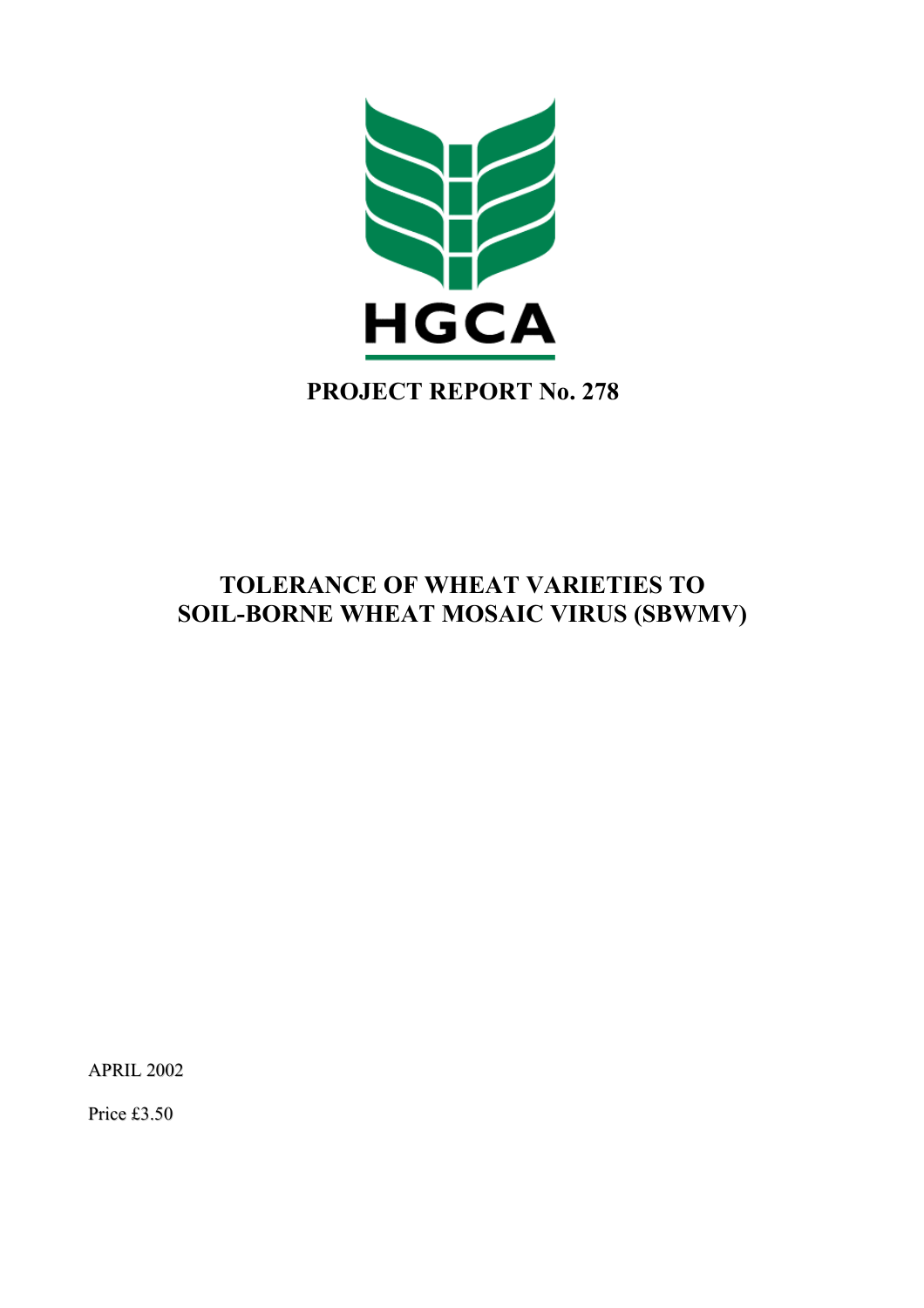# **PROJECT REPORT No. 278**

# **TOLERANCE OF WHEAT VARIETIES TO SOIL-BORNE WHEAT MOSAIC VIRUS (SBWMV)**

by

### R A BAYLES AND B NAPIER

#### NIAB, Huntingdon Road, Cambridge CB3 0LE

This is the final report of a twenty-five-month project, which started in October 1999. The work was funded by a grant of £13,264 from HGCA (project no. 2254).

The Home-Grown Cereals Authority (HGCA) has provided funding for this project but has not conducted the research or written this report. While the authors have worked on the best information available to them, neither HGCA nor the authors shall in any event be liable for any loss, damage or injury howsoever suffered directly or indirectly in relation to the report or the research on which it is based.

Reference herein to trade names and proprietary products without stating that they are protected does not imply that they may be regarded as unprotected and thus free for general use. No endorsement of named products is intended nor is any criticism implied of other alternative, but unnamed products.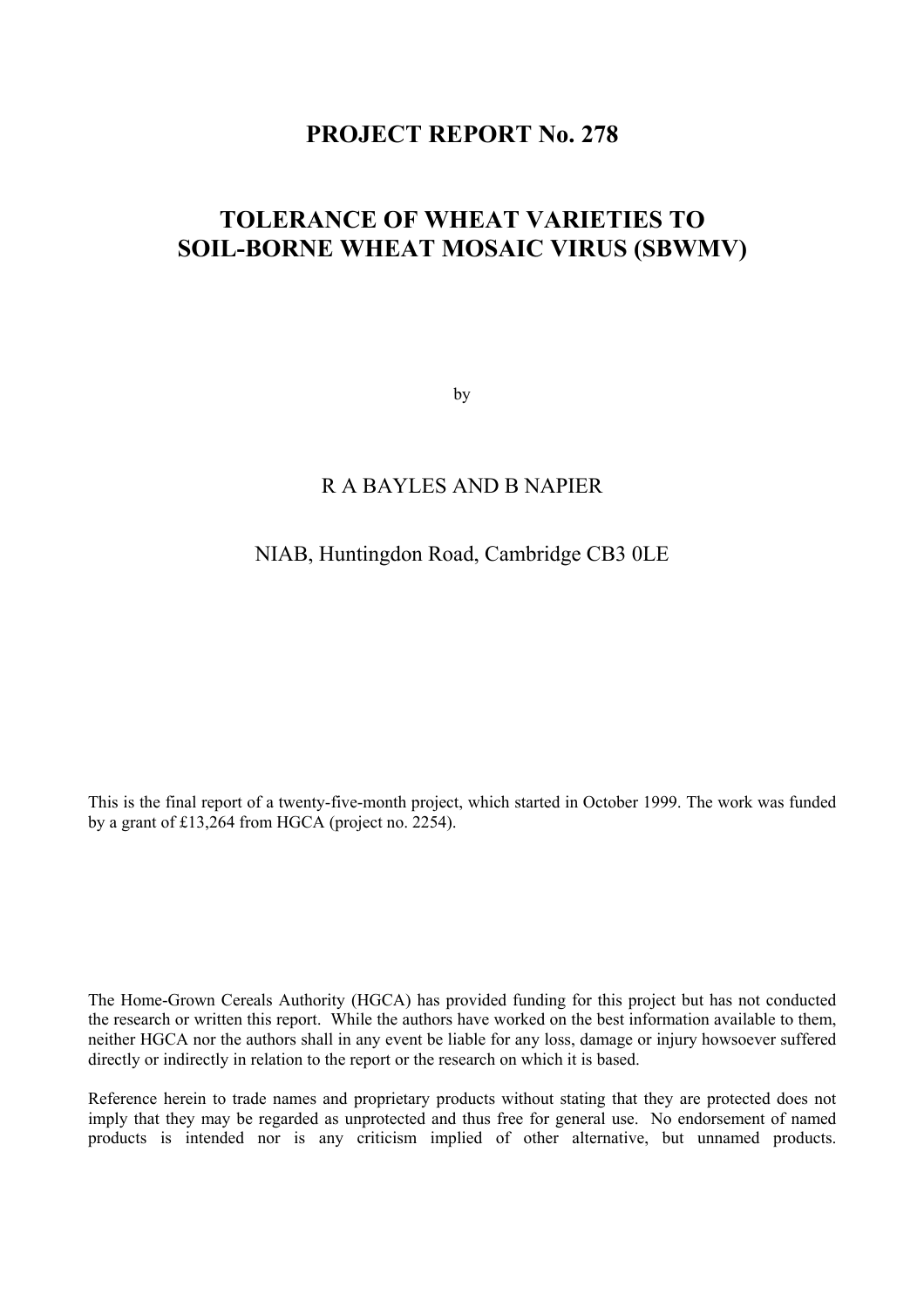# **CONTENTS**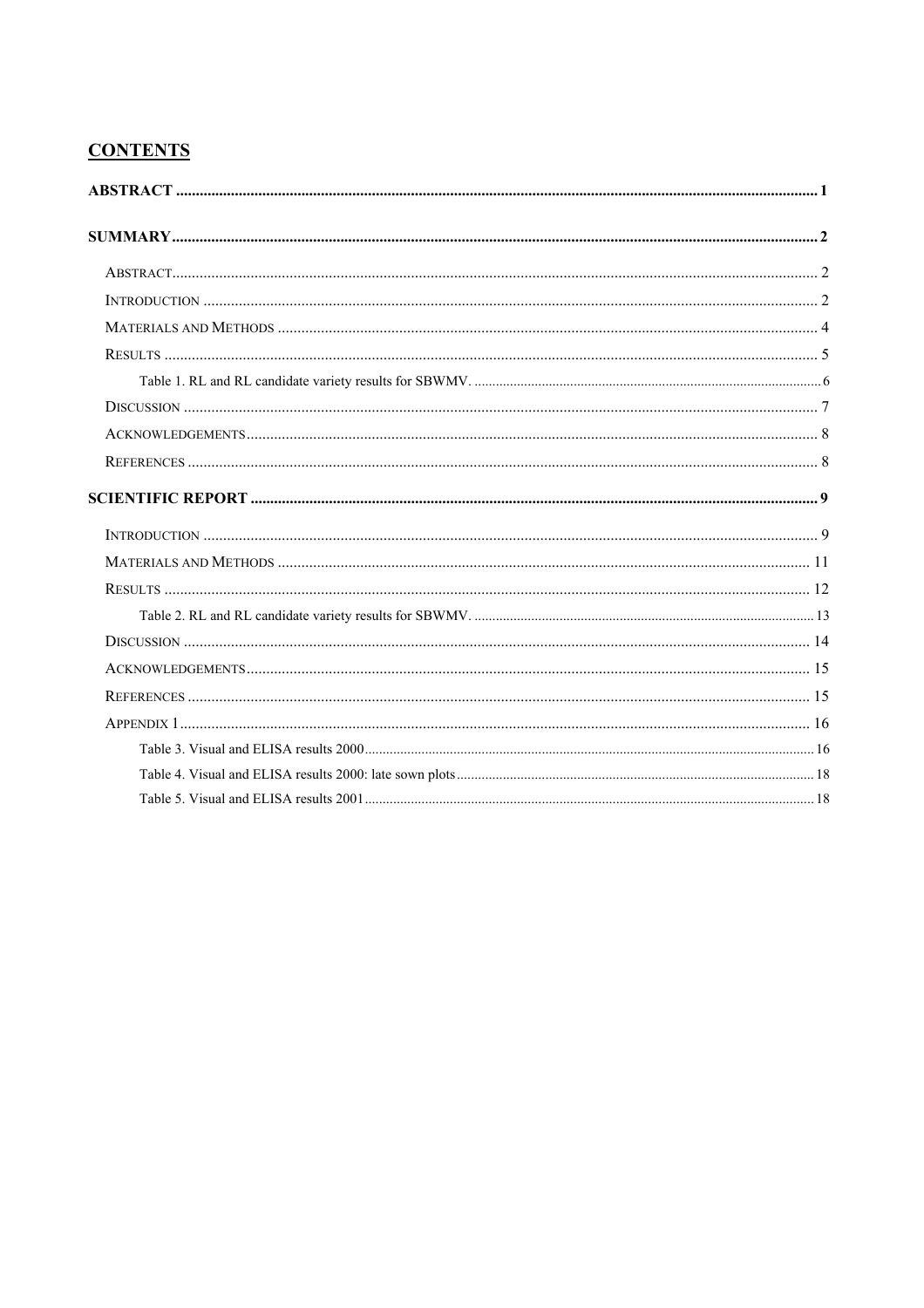#### <span id="page-3-0"></span>**ABSTRACT**

The discovery of soil-borne wheat mosaic virus (SBWMV) on a Wiltshire farm in 1999 triggered concern for the continuation of wheat production in the UK. Potential yield losses are high and the only practical method of control will be the use of resistant or partially resistant varieties. There was therefore an urgent need to:

- compare the severity of SBWMV symptoms (confirmed by ELISA) in plots of wheat varieties grown on infected sites
- identify UK varieties with resistance to SBWMV

Wheat varieties from the Recommended List (RL) and National List (NL) were sown on an infected site on the Wiltshire farm and assessed, both visually and by ELISA, to determine their susceptibility to the virus.

Five varieties from the RL and provisional RL were resistant in the first year of testing with 29 varieties from the NL also being resistant. Approximately a third of the varieties tested had low levels of infection whilst just under a half of varieties were very susceptible. Currently, there are three resistant varieties on the Recommended List for 2002. These are Charger, Claire and Hereward.

A further two infected sites were identified in Kent in 2000, but none was reported in 2001.

If SBWMV follows a similar pattern to the spread of BaYMV and BaMMV then we can expect the virus to be widespread throughout the UK by 2010.

The availability of resistant wheat varieties will not only maintain the viability of growing wheat on infected land but their use should also reduce the spread of infection. The evidence from this investigation and from countries already with widespread SBWMV would suggest that there is a sufficient gene pool to produce a number of resistant varieties suitable for the UK market. Routine testing as part of the Recommended List programme will keep levy payers abreast of new resistant varieties as they become available.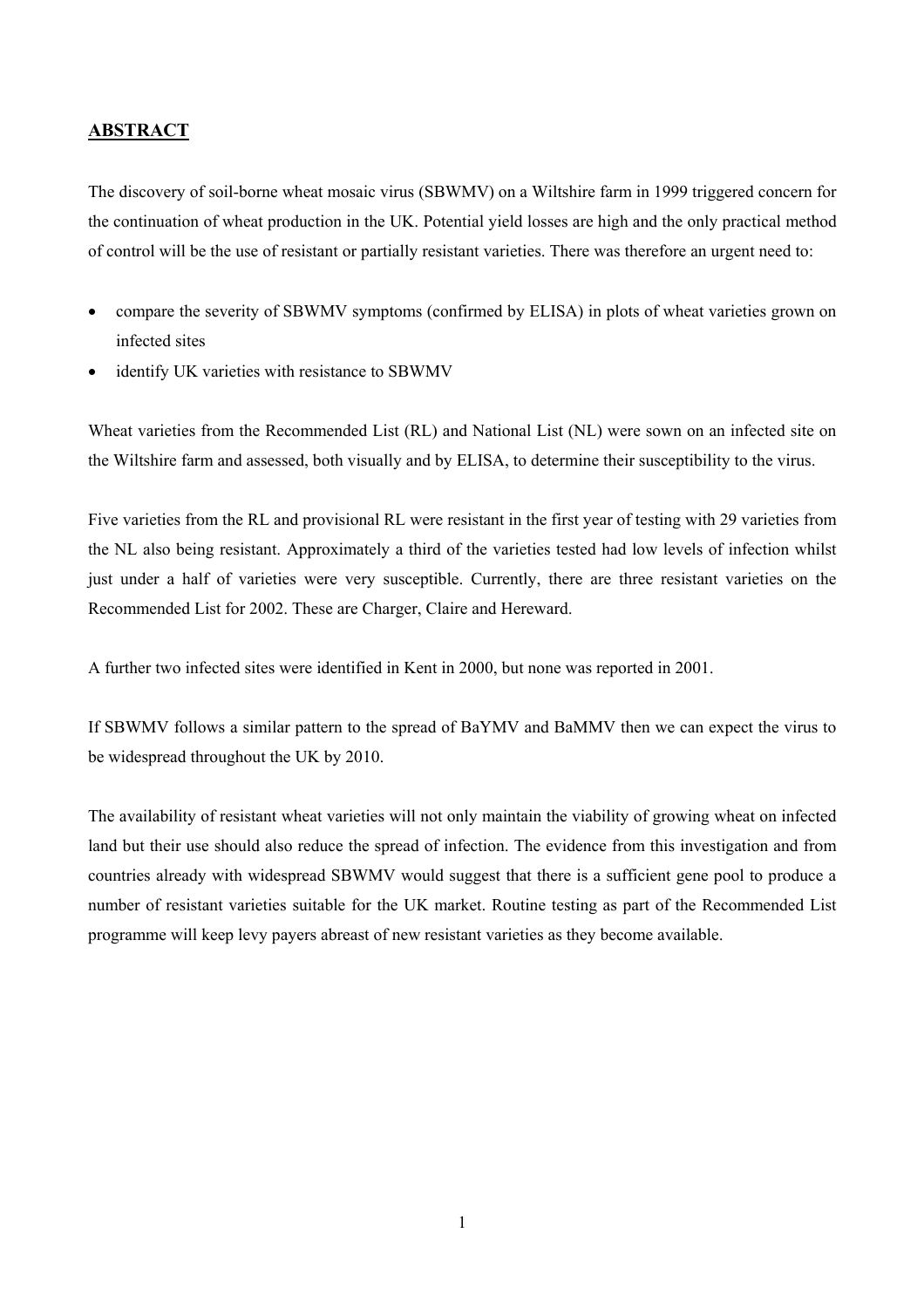#### **ABSTRACT**

<span id="page-4-0"></span>The discovery of soil-borne wheat mosaic virus (SBWMV) on a farm in Wiltshire in 1999 was a matter for concern. Potential yield losses are high and the only practical method of control is the use of resistant varieties. A large number of varieties were sown on the infected site and assessed both visually and by ELISA to determine their resistance to SBWMV. Resistant varieties were identified, including Charger, Claire and Hereward. A further two infected sites were found in Kent in 2000. It is unclear how rapidly the virus will spread throughout the UK but if it were to follow a similar pattern to the barley mosaic viruses it could well be widespread by 2010. It is vital to encourage the use of resistant varieties to limit the establishment and spread of SBWMV.

#### **INTRODUCTION**

Winter wheat is the primary crop in the UK and any threat to its production is of concern. SBWMV can result in high yield losses in susceptible varieties and, without resistant varieties, lead to the removal of infected land from wheat production.

SBWMV occurs commonly in the USA, Egypt, China, Japan, Argentina, Brazil, Zambia, Italy, Germany and France. In France, it was first reported in 1978 and is now widely distributed in central and western regions and is rapidly spreading northwards and eastwards. The virus was identified in the UK for the first time in 1999 on a farm in Wiltshire.

Symptoms of SBWMV infection in wheat vary from pale green to prominent yellow streaks on the leaves and leaf sheaths, accompanied by moderate to sever stunting. Symptoms are prominent from spring onwards. As new leaves unfold they appear mottled and develop parallel dashes and streaks. Fields most often show a patchy incidence of the disease. A range of techniques is available for identifying the virus in infected plants, including electron microscopy, serological techniques (ELISA) and molecular techniques (PCR). Some of these techniques have been developed by CSL as part of an on-going HGCA project.

SBWMV is transmitted by the soil-borne fungus *Polymyxa graminis* and in this sense can be regarded as the wheat equivalent of the soil-borne viruses of barley, BaYMV and BaMMV. The virus survives in the

2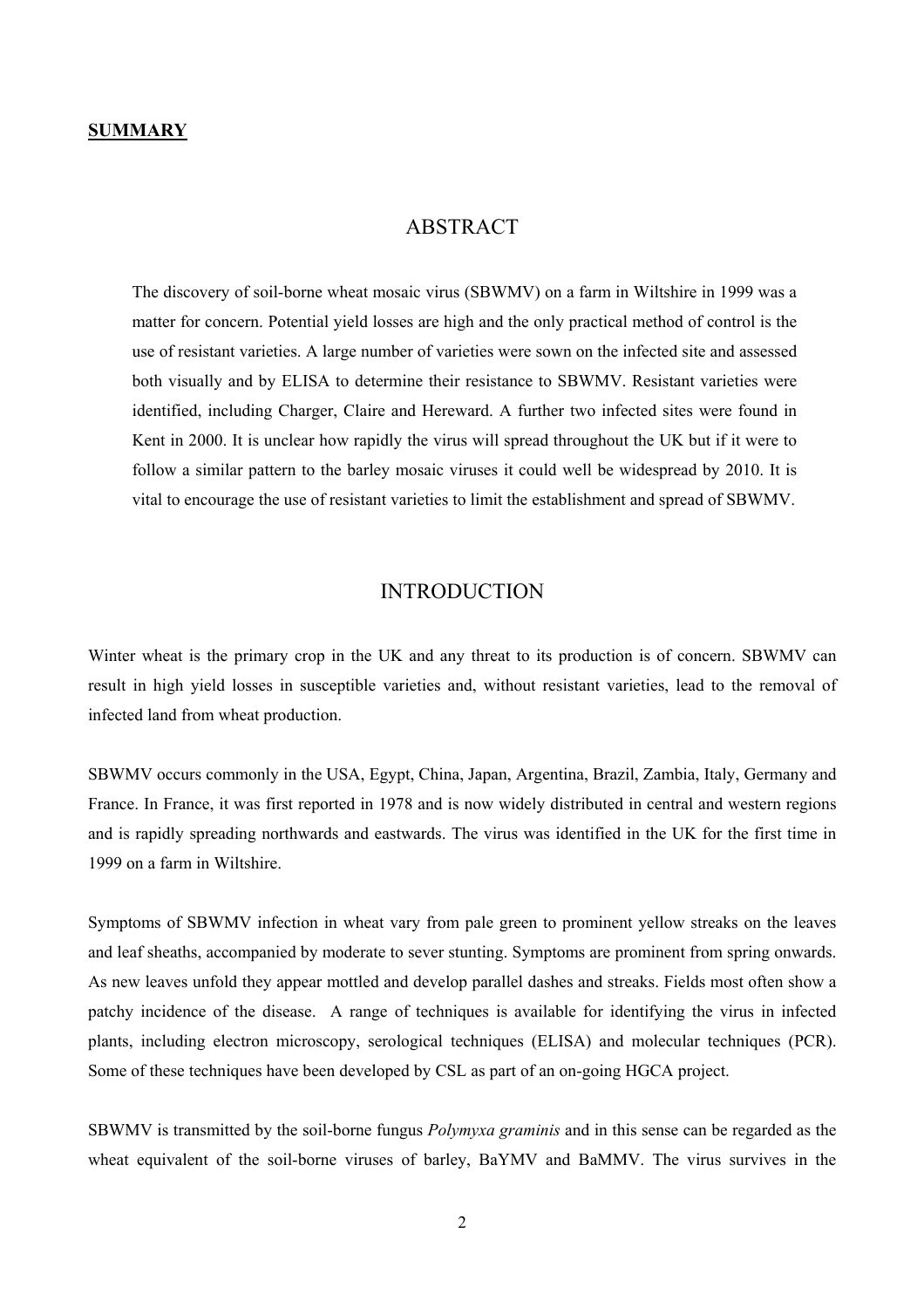absence of host plants in the resting spores of the fungus, which can remain viable in the soil for at least 15 years and can also survive in manure from animals fed with contaminated soil. Movement of the virus is thus by farm vehicles and machinery, footwear, livestock, wind blow and surface water. Most evidence suggests that SBWMV is not seed-borne. It is thought that its most likely route of entry into the UK would be as a contaminant of soil associated with seed potatoes, root vegetables, nursery stock and other transplants.

Yield losses, due to the virus, are likely to be very variable, depending on variety, strain of the virus, level of infestation and climatic conditions. Yield losses of between 40-70% have been quoted for infected areas of susceptible wheat crops. Overall field losses will depend on the number and size of infected patches and can therefore be expected to be lower. The scale of losses in the UK as a whole will depend on how rapidly the virus spreads and on the susceptibility of UK wheat varieties.

Identifying varieties with resistance to SBWMV and suitability for UK conditions will have substantial benefits to the industry. Individual losses will be dramatically reduced, while, at the same time, the spread and build up of the virus will be slowed down. Perhaps most importantly, farmers will have the opportunity to continue to grow wheat on land which might otherwise have had to be taken out of wheat production indefinitely.

The only practical method of control is by using resistant or partially resistant varieties. Varieties with good levels of tolerance have been identified for use in France e.g. Fandango, Tremie, Taldor, but very little was known about the tolerance levels of UK varieties apart from suggestions from variety trials on infected sites in France that the varieties Charger and Cadenza show some tolerance.

Based on experience of SBWMV in other countries, and on our own UK experience of the soil-borne mosaic viruses of barley, it seems very likely that SBWMV will become more widespread in the UK, despite current hygiene measures. There will be an increasing demand for information on the susceptibility of UK wheat varieties under UK conditions, to enable farmers to continue to grow wheat on infected land without incurring major yield penalties. UK breeders have responded by starting the process of screening and selecting potential varieties with tolerance to SBWMV and entering resistant material into the official testing system. It is vital that all relevant variety information should be made widely available to HGCA levy payers through the Recommended List. Information is also required at an earlier stage in a variety's career when the decision is made as to whether or not it has sufficient merit to be included in Recommended List trials.

There is a clear parallel here with the soil-borne mosaic viruses of barley. These viruses were first identified in the UK in 1981. Almost immediately, breeders began to screen their material on infected sites and NIAB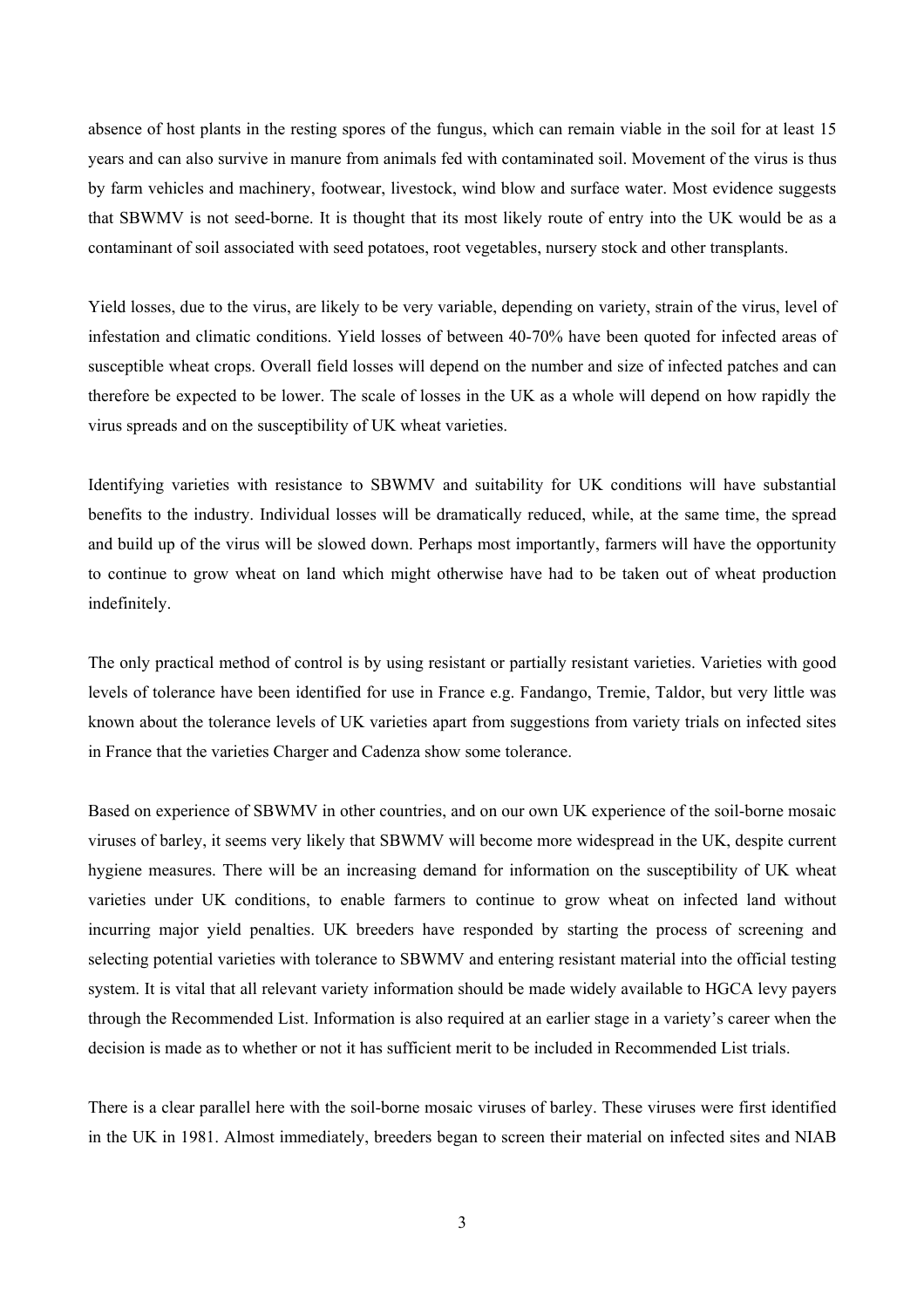<span id="page-6-0"></span>initiated tests of varieties in Recommended and National List trials, with a view to identifying varieties with good resistance.

The main objective of this project was to provide information on the resistance / tolerance to SBWMV of a wide range of varieties at Recommended List and earlier stages. This was achieved by comparing the severity of SBWMV symptoms in plots of wheat varieties grown on infected sites. From the assessments it was possible to identify varieties with good resistance, to the virus, suitable for growing on infected land in the UK. This project has also provided the groundwork for a routine programme of monitoring winter wheat varieties for resistance to SBWMV.

#### MATERIALS AND METHODS

As there are many similarities between SBWMV and the barley mosaic viruses it was reasonable to adopt a similar method to the standard NIAB barley mosaic virus testing programme. The NIAB tests comprise small hand-sown plots (approx. 0.5m x 0.5 m) situated on sites known to be infected with BaMMV or one of the two UK strains of BaYMV. Symptom development is assessed during the late winter and spring, leading to an evaluation of the resistance of the variety. One of the main advantages of this approach is that a large number of varieties can be screened in a relatively small area, selected for uniformly severe infection in the previous season. This is important because of the typically patchy distribution of infection within a field. There is also an advantage in terms of hygiene as all operations are carried out by hand and there is no need to bring drills or other trials machinery onto the infected site.

Staff of the Central Science Laboratory (CSL) and the Plant Health and Seeds Inspectorate (PHSI), who have been monitoring the outbreak of SBWMV on the Wiltshire farm, helped NIAB to map patches of high infection suitable for small plot trials. Two areas uniformly infected with SBWMV were identified as test sites and permission was granted by PHSI for NIAB to conduct trials on these sites starting in Autumn 1999, one  $12 \times 24$  m and the other  $50 \times 50$  m.

Site 1 was sown on  $8/10/99$  and Site 2 on  $7/10/99$ . The plots were each 0.5 x 0.5 m with the varieties randomised in a complete block design. Each trial contained two replicates of 149 varieties, including those currently recommended and in RL trials, together with candidate varieties in National List trials. The British Society of Plant Breeders had agreed to the inclusion of NL candidates in this way. A number of relevant control varieties were added, including a number of French varieties known to differ in their tolerance to the virus in France. A further set of late sown plots of seven varieties from the main trial were included on each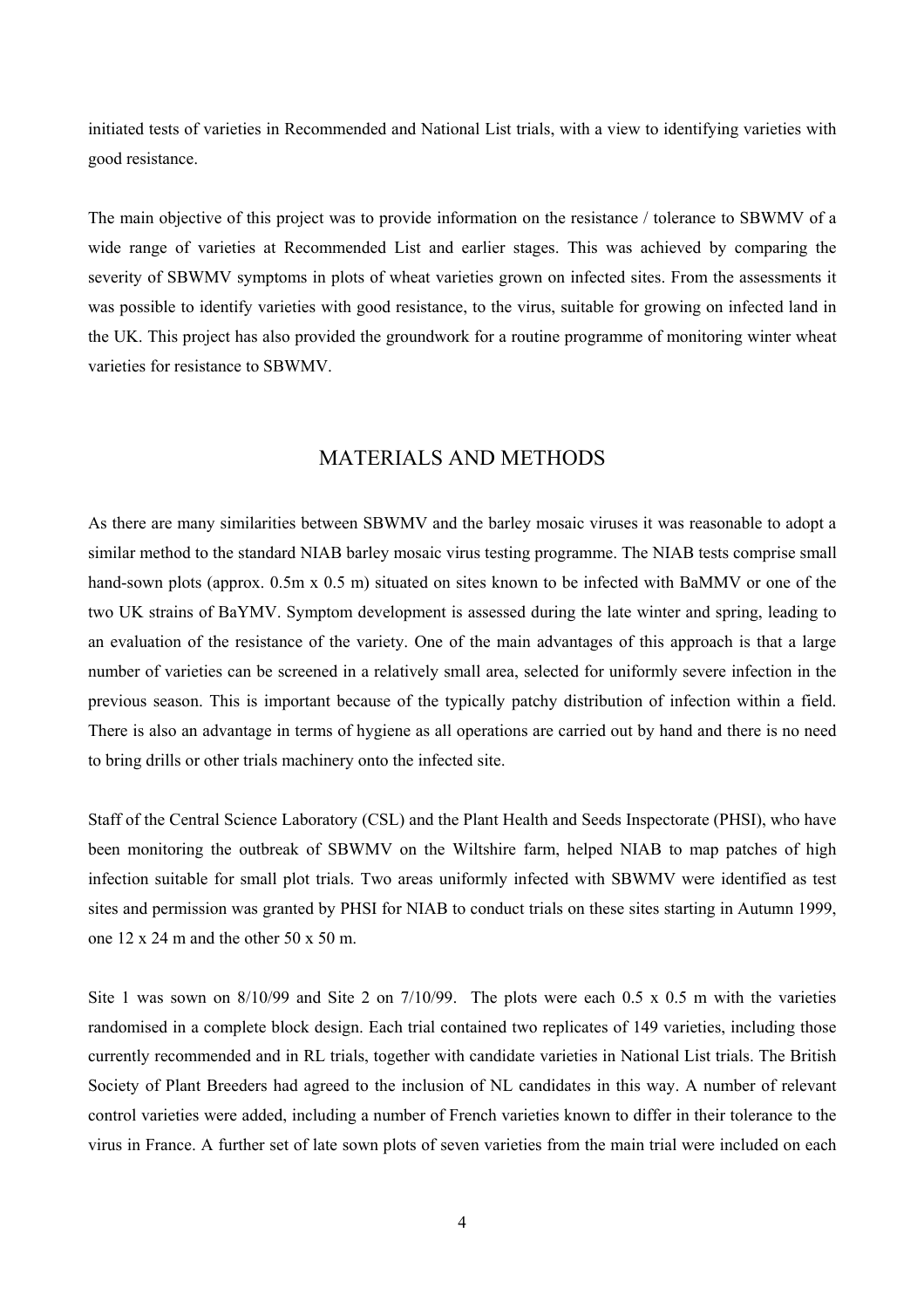<span id="page-7-0"></span>site to see if late sowing could act as an escape mechanism (sown 23/11/99). Management of the site was according to local farm practice.

Symptoms of SBWMV infection were to be assessed visually throughout the season from first appearance, however manganese deficiency had been a problem delaying the first assessment until 12 April 2000. Plots were assessed as the percentage of plots showing symptoms. Site one was abandoned due to excessive rabbit damage. Site two was assessed twice more 16 May and 6 June, on the later date an assessment of stunting was done. There was also an assessment of vigour on 17 May.

Although it was expected that symptoms should be quite distinctive and easy to quantify visually, the range of symptom expression under UK conditions was unknown. Whole plant samples were taken at the first and last assessment dates from selected plots for ELISA testing by CSL. These samples were taken to confirm the visual assessments and to detect infected varieties not showing classic symptoms.

An additional two areas of infection were mapped, in Kent, in April 2000 giving a potential site for additional plots.

The sites were cleared after the final assessment to prevent the risk of volunteers in 2001 and as part of the weed control.

Site 1 was sown to farm crop in autumn 2000 to help control a growing black grass problem. Site 2 sowing was delayed until 10 November 2000 by the extreme weather conditions. Only one replicate was sown on this date with the second replicate being sown on 15 December 2000. Visual assessments were recorded on 6 June 2001 and 3 July. Whole plant samples were taken on 3 July from selected plots for ELISA testing. 110 varieties were tested in 2001.

#### RESULTS

There were a number of varieties with no visual symptoms, which have been classified as being resistant (varieties with < 5% have been classified as resistant to account for volunteer plants within the plots). Resistant varieties were confirmed by ELISA testing of both roots and leaves. Those with less than 10% of the plants showing symptoms fall into the intermediate category whilst those with greater than 10% being susceptible.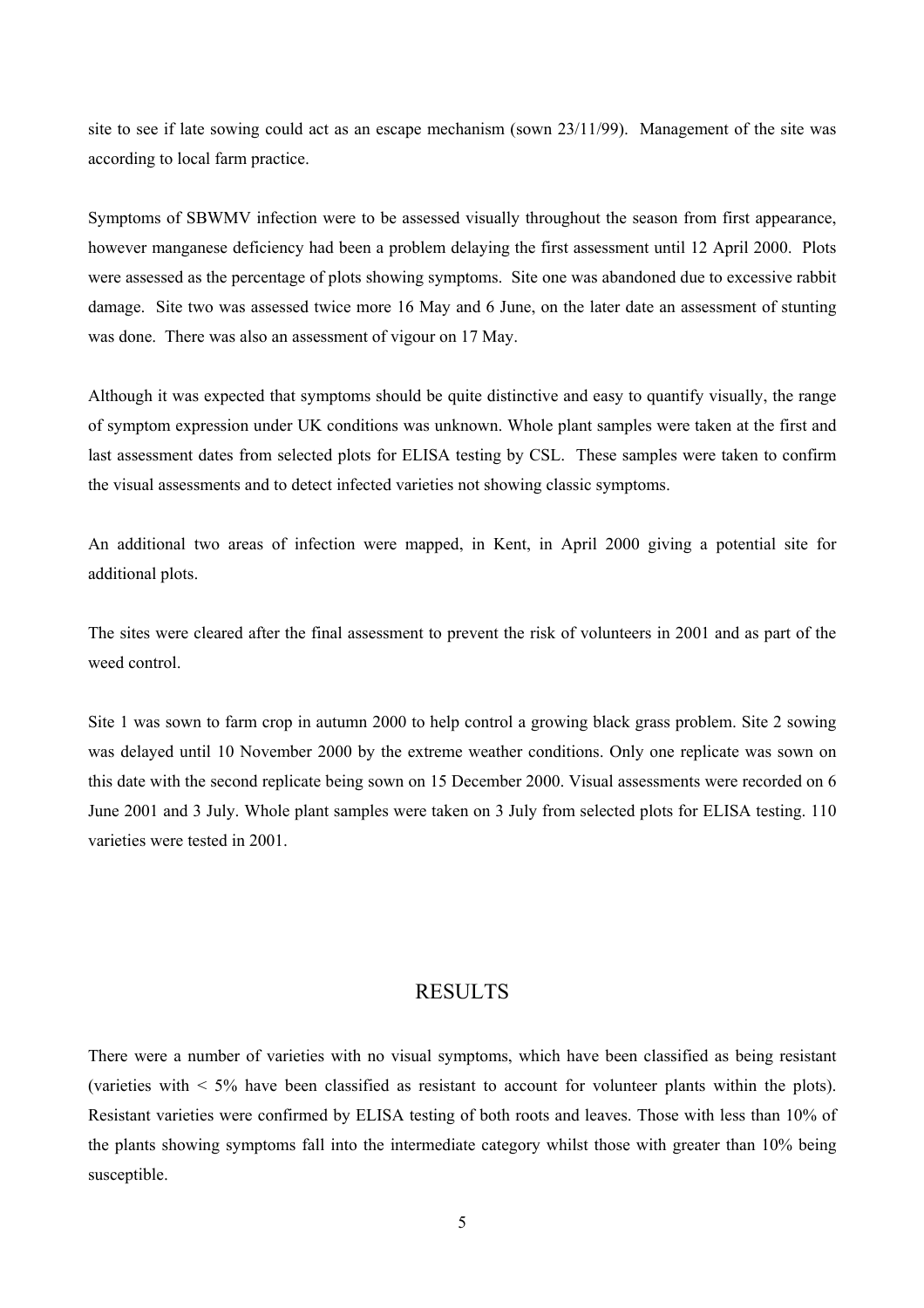| susceptible*<br>Consort<br>susceptible<br>Hereward<br>resistant<br>resistant<br>Madrigal<br>susceptible<br>susceptible*<br>Rialto<br>intermediate<br>susceptible<br>susceptible<br>susceptible*<br>Savannah<br>Riband<br>susceptible<br>susceptible*<br>susceptible*<br>Equinox<br>susceptible<br>resistant<br>resistant<br>Charger<br>Claire<br>resistant<br>resistant<br>Malacca<br>susceptible<br>susceptible*<br>intermediate<br>susceptible<br>Shamrock<br>Buchan<br>susceptible*<br>susceptible<br>#*<br>intermediate<br>Reaper<br>#*<br><b>Buster</b><br>susceptible<br>Soissons<br>susceptible<br>susceptible*<br>resistant#<br>Aardvark<br>resistant<br>Cockpit<br>resistant<br>resistant#<br>intermediate<br>intermediate<br>Genghis<br>Napier<br>susceptible<br>susceptible*<br>$#*$<br>intermediate<br>Eclipse | Variety | Rating 2000 | Rating 2001 |
|----------------------------------------------------------------------------------------------------------------------------------------------------------------------------------------------------------------------------------------------------------------------------------------------------------------------------------------------------------------------------------------------------------------------------------------------------------------------------------------------------------------------------------------------------------------------------------------------------------------------------------------------------------------------------------------------------------------------------------------------------------------------------------------------------------------------------|---------|-------------|-------------|
|                                                                                                                                                                                                                                                                                                                                                                                                                                                                                                                                                                                                                                                                                                                                                                                                                            |         |             |             |
|                                                                                                                                                                                                                                                                                                                                                                                                                                                                                                                                                                                                                                                                                                                                                                                                                            |         |             |             |
|                                                                                                                                                                                                                                                                                                                                                                                                                                                                                                                                                                                                                                                                                                                                                                                                                            |         |             |             |
|                                                                                                                                                                                                                                                                                                                                                                                                                                                                                                                                                                                                                                                                                                                                                                                                                            |         |             |             |
|                                                                                                                                                                                                                                                                                                                                                                                                                                                                                                                                                                                                                                                                                                                                                                                                                            |         |             |             |
|                                                                                                                                                                                                                                                                                                                                                                                                                                                                                                                                                                                                                                                                                                                                                                                                                            |         |             |             |
|                                                                                                                                                                                                                                                                                                                                                                                                                                                                                                                                                                                                                                                                                                                                                                                                                            |         |             |             |
|                                                                                                                                                                                                                                                                                                                                                                                                                                                                                                                                                                                                                                                                                                                                                                                                                            |         |             |             |
|                                                                                                                                                                                                                                                                                                                                                                                                                                                                                                                                                                                                                                                                                                                                                                                                                            |         |             |             |
|                                                                                                                                                                                                                                                                                                                                                                                                                                                                                                                                                                                                                                                                                                                                                                                                                            |         |             |             |
|                                                                                                                                                                                                                                                                                                                                                                                                                                                                                                                                                                                                                                                                                                                                                                                                                            |         |             |             |
|                                                                                                                                                                                                                                                                                                                                                                                                                                                                                                                                                                                                                                                                                                                                                                                                                            |         |             |             |
|                                                                                                                                                                                                                                                                                                                                                                                                                                                                                                                                                                                                                                                                                                                                                                                                                            |         |             |             |
|                                                                                                                                                                                                                                                                                                                                                                                                                                                                                                                                                                                                                                                                                                                                                                                                                            |         |             |             |
|                                                                                                                                                                                                                                                                                                                                                                                                                                                                                                                                                                                                                                                                                                                                                                                                                            |         |             |             |
|                                                                                                                                                                                                                                                                                                                                                                                                                                                                                                                                                                                                                                                                                                                                                                                                                            |         |             |             |
|                                                                                                                                                                                                                                                                                                                                                                                                                                                                                                                                                                                                                                                                                                                                                                                                                            |         |             |             |
|                                                                                                                                                                                                                                                                                                                                                                                                                                                                                                                                                                                                                                                                                                                                                                                                                            |         |             |             |
|                                                                                                                                                                                                                                                                                                                                                                                                                                                                                                                                                                                                                                                                                                                                                                                                                            |         |             |             |
|                                                                                                                                                                                                                                                                                                                                                                                                                                                                                                                                                                                                                                                                                                                                                                                                                            |         |             |             |
| <b>Biscay</b><br>intermediate<br>intermediate                                                                                                                                                                                                                                                                                                                                                                                                                                                                                                                                                                                                                                                                                                                                                                              |         |             |             |
| Option<br>susceptible<br>susceptible*                                                                                                                                                                                                                                                                                                                                                                                                                                                                                                                                                                                                                                                                                                                                                                                      |         |             |             |
| Oxbow<br>susceptible<br>susceptible*                                                                                                                                                                                                                                                                                                                                                                                                                                                                                                                                                                                                                                                                                                                                                                                       |         |             |             |
| Deben<br>intermediate<br>susceptible                                                                                                                                                                                                                                                                                                                                                                                                                                                                                                                                                                                                                                                                                                                                                                                       |         |             |             |
| Tanker<br>intermediate<br>susceptible                                                                                                                                                                                                                                                                                                                                                                                                                                                                                                                                                                                                                                                                                                                                                                                      |         |             |             |
|                                                                                                                                                                                                                                                                                                                                                                                                                                                                                                                                                                                                                                                                                                                                                                                                                            |         |             |             |
| intermediate<br>intermediate<br>Macro                                                                                                                                                                                                                                                                                                                                                                                                                                                                                                                                                                                                                                                                                                                                                                                      |         |             |             |
| intermediate<br>Access<br>susceptible                                                                                                                                                                                                                                                                                                                                                                                                                                                                                                                                                                                                                                                                                                                                                                                      |         |             |             |
| Phlebas<br>resistant<br>resistant                                                                                                                                                                                                                                                                                                                                                                                                                                                                                                                                                                                                                                                                                                                                                                                          |         |             |             |
| Solstice<br>intermediate<br>intermediate                                                                                                                                                                                                                                                                                                                                                                                                                                                                                                                                                                                                                                                                                                                                                                                   |         |             |             |
| Xi19.<br>resistant<br>intermediate                                                                                                                                                                                                                                                                                                                                                                                                                                                                                                                                                                                                                                                                                                                                                                                         |         |             |             |
| Chatsworth<br>intermediate<br>resistant $(?)$                                                                                                                                                                                                                                                                                                                                                                                                                                                                                                                                                                                                                                                                                                                                                                              |         |             |             |
| Fender<br>susceptible*<br>susceptible                                                                                                                                                                                                                                                                                                                                                                                                                                                                                                                                                                                                                                                                                                                                                                                      |         |             |             |
| Richmond<br>intermediate<br>intermediate<br>$\cdots$ $\cdots$ 0001 DL<br>$\mathbf{L}$ , and $\mathbf{L}$<br>$\left(1 + \frac{1}{2}\right)$ $\left(1 + \frac{1}{2}\right)$ $\left(1 + \frac{1}{2}\right)$                                                                                                                                                                                                                                                                                                                                                                                                                                                                                                                                                                                                                   |         |             |             |

<span id="page-8-0"></span>Table 1. RL and RL candidate variety results for SBWMV.

\* varieties not tested in 2001; # varieties not in 2001 RL tests

A study of the parentage of varieties revealed Cadenza as a common parent, occurring in seven of the resistant varieties. Based on the earmarking of Cadenza as a potential source of resistance genes it was included as a control in 2000/1 where it proved to be resistant.

The late sown varieties (Table 4, Appendix) gave the same results as their earlier sown counterparts but with a slight delay in the expression of symptoms.

In July 2000 a sample was received at NIAB from a Crop Consultant in Kent. This may have been prompted by coverage of the HGCA project in the farming press. Visual symptoms were still discernible even though the crop was at an advanced stage. Samples were then sent to CSL for confirmation by ELISA test. Two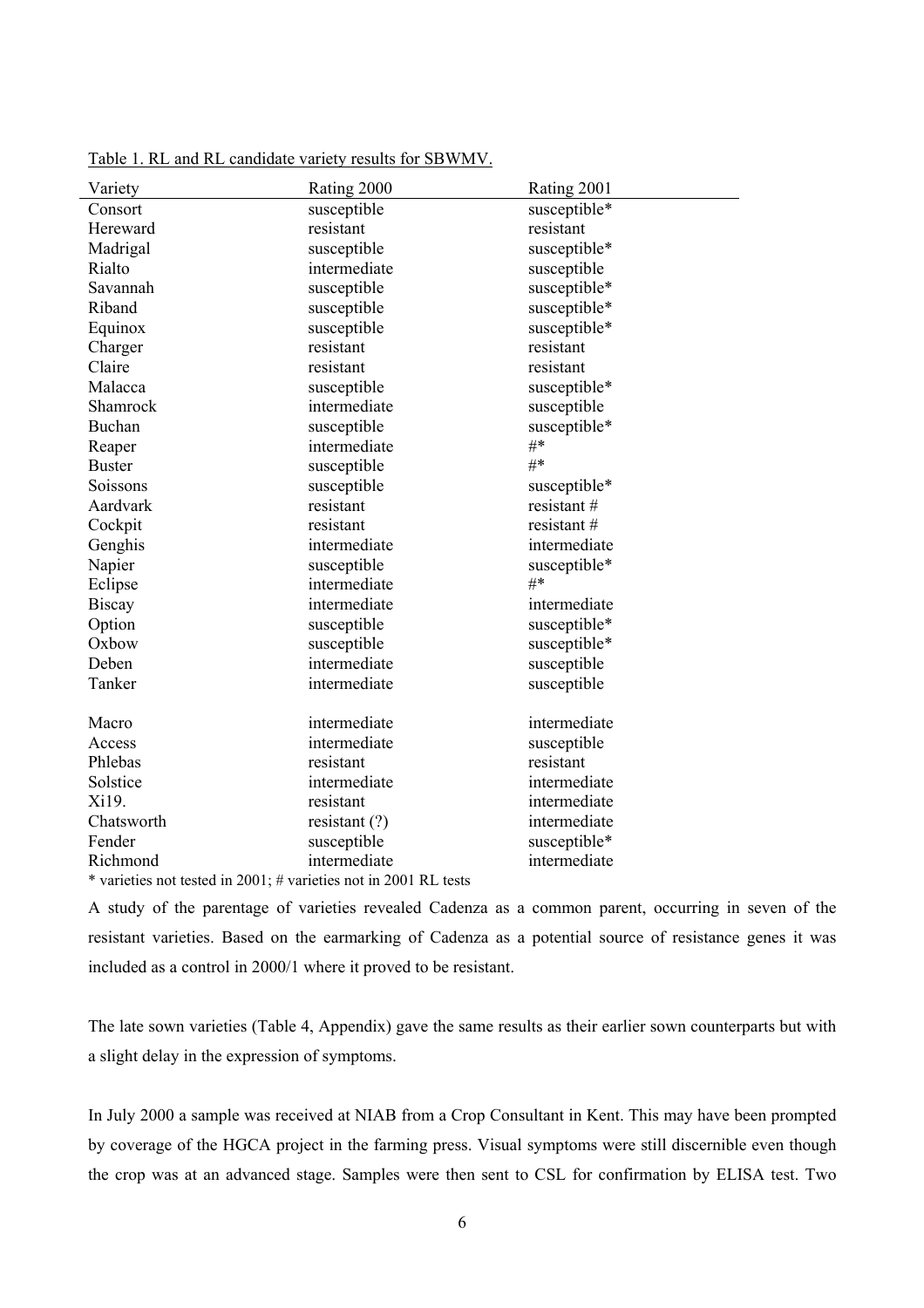<span id="page-9-0"></span>infected farms were identified in Kent. One of the farms had two areas of infection large enough to be mapped for use in future small plot trials.

#### DISCUSSION

The discovery of SBWMV in the UK in 1999 threatened the heart of arable farming. This project provides the first, extensive, screening of the susceptibility of UK varieties to the virus.

The persistence of the virus in the soil, viable in excess of ten years, makes control of SBWMV impractical by any means other than growing resistant varieties. Sterilization of the soil is likely to be prohibitively expensive and the potentially large yield losses makes growing susceptible wheat varieties uneconomical.

The main objective was achieved in the identification of several resistant varieties. Of the 35 resistant varieties (some of which are only provisional due to limited data) only six got as far as the Recommended List testing programme. In 2001/2 seven varieties out of thirty-five in RL tests had previously been classified as resistant to SBWMV. With only four varieties in National List year 2 tests that are potentially resistant any increase in the incidence of SBWMV would require more resistant varieties to be available to provide a broader choice to growers. Currently testing for SBWMV is not standard test in either the RL or NL protocols so the availability of independent data will become restricted without further screening programmes.

The use of late sowing as an escape mechanism had the effect of delaying the expression of symptom but did not seem to reduce the peak level of infection. There was no comparison of yields between early and late sown plots, however as susceptible varieties suffer large yield penalties any benefit would be unlikely to significantly offset any losses.

A brief study of the parentage of the resistant varieties highlighted a few common parents of which Cadenza and Moulin were tested in 2001. Both proved to be resistant, confirming the evidence from France that Cadenza was resistant. The study was not large enough to tell how broad an original gene-pool of resistance exists.

Genetic sequencing of the UK SBWMV isolates has shown them to be the same as the European strains rather than the American, Chinese and Japanese strains (Clover *et al*., 2001). This implies that infected material has been transported from the European mainland into the UK, which supports the theory that the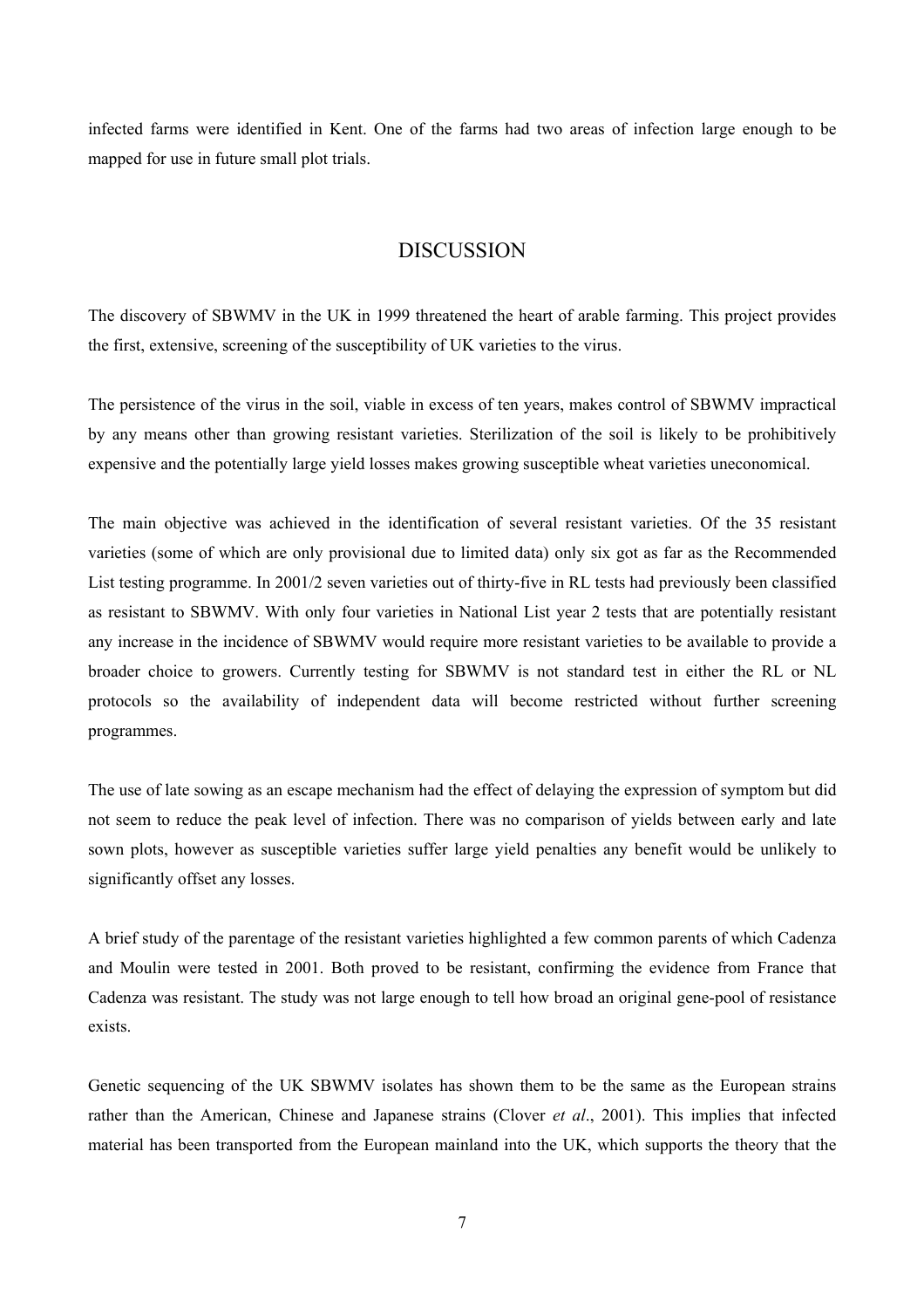<span id="page-10-0"></span>incidence of SBWMV is likely to be far more widespread than currently documented. The dominance of Claire in the market may be limiting the spread of SBWMV or merely masking its occurrence.

Agenda 2000 is up for review in 2005 but it is unlikely that there will be a major shift away from wheat production. Currently weak wheat prices are predicted to rise as increases in world population out-strip production. However a global view ignores high UK farm inputs which threatens the competitiveness of UK wheat. Any increase in the incidence of SBWMV will be detrimental to UK wheat production so it is important to have a choice of resistant varieties available and to encourage there usage in at risk areas.

#### ACKNOWLEDGEMENTS

Thanks are extended to the owner of the infected site for his co-operation and assistance on the trials. J. Stragliati (Nickerson) for providing control varieties from France. C. Henry and colleagues at CSL for information and for testing samples by ELISA.

#### **REFERENCES**

Clover G R G , Ratti C, Henry C M (2001). Molecular characterization and detection of European isolates of Soil-borne wheat mosaic virus. *Plant Pathology.* (2001) **50**, 761-767.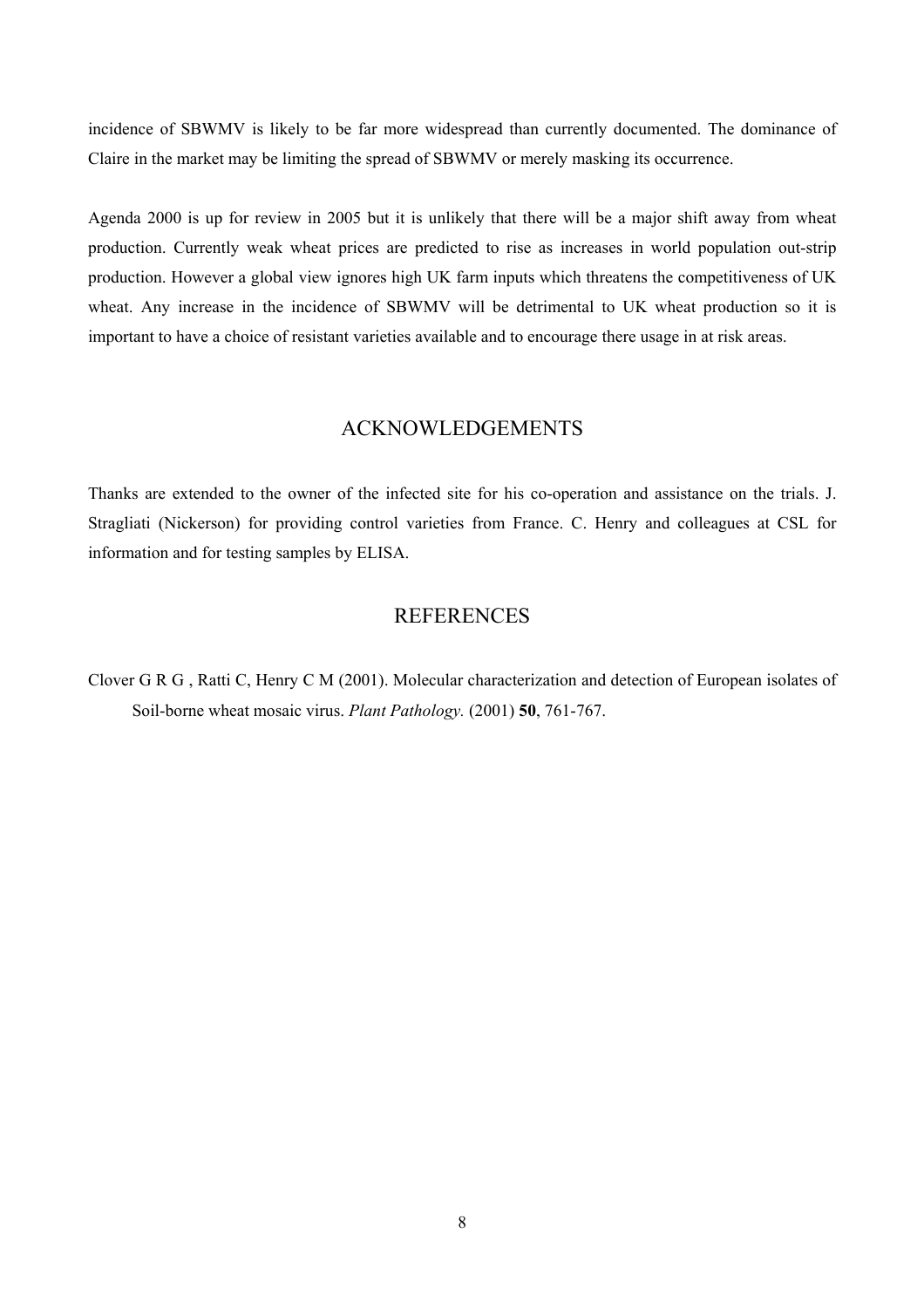#### <span id="page-11-0"></span>**SCIENTIFIC REPORT**

#### INTRODUCTION

Winter wheat is the primary crop in the UK and any threat to its production is of concern. Soil-borne wheat mosaic virus (SBWMV) can result in high yield losses in susceptible varieties and, without resistant varieties, lead to the removal of infected land from wheat production.

SBWMV occurs commonly in the USA, Egypt, China, Japan, Argentina, Brazil, Zambia, Italy, Germany and France. In France, it was first reported in 1978 and is now widely distributed in central and western regions and is rapidly spreading northwards and eastwards. The virus was identified in the UK for the first time in 1999 on a farm in Wiltshire.

Symptoms of SBWMV infection in wheat vary from pale green to prominent yellow streaks on the leaves and leaf sheaths, accompanied by moderate to sever stunting. Symptoms are prominent from spring onwards. As new leaves unfold they appear mottled and develop parallel dashes and streaks. Fields most often show a patchy incidence of the disease. A range of techniques is available for identifying the virus in infected plants, including electron microscopy, serological techniques (ELISA) and molecular techniques (PCR). Some of these techniques have been developed by CSL as part of an on-going HGCA project.

SBWMV is transmitted by the soil-borne fungus *Polymyxa graminis* and in this sense can be regarded as the wheat equivalent of the soil-borne viruses of barley, BaYMV and BaMMV. The virus survives in the absence of host plants in the resting spores of the fungus, which can remain viable in the soil for at least 15 years and can also survive in manure from animals fed with contaminated soil. Movement of the virus is thus by farm vehicles and machinery, footwear, livestock, wind blow and surface water. Most evidence suggests that SBWMV is not seed-borne. It is thought that its most likely route of entry into the UK would be as a contaminant of soil associated with seed potatoes, root vegetables, nursery stock and other transplants.

Yield losses, due to the virus, are likely to be very variable, depending on variety, strain of the virus, level of infestation and climatic conditions. Yield losses of between 40-70% have been quoted for infected areas of susceptible wheat crops. Overall field losses will depend on the number and size of infected patches and can therefore be expected to be lower. The scale of losses in the UK as a whole will depend on how rapidly the virus spreads and on the susceptibility of UK wheat varieties.

Identifying varieties with resistance to SBWMV and suitability for UK conditions will have substantial benefits to the industry. Individual losses will be dramatically reduced, while, at the same time, the spread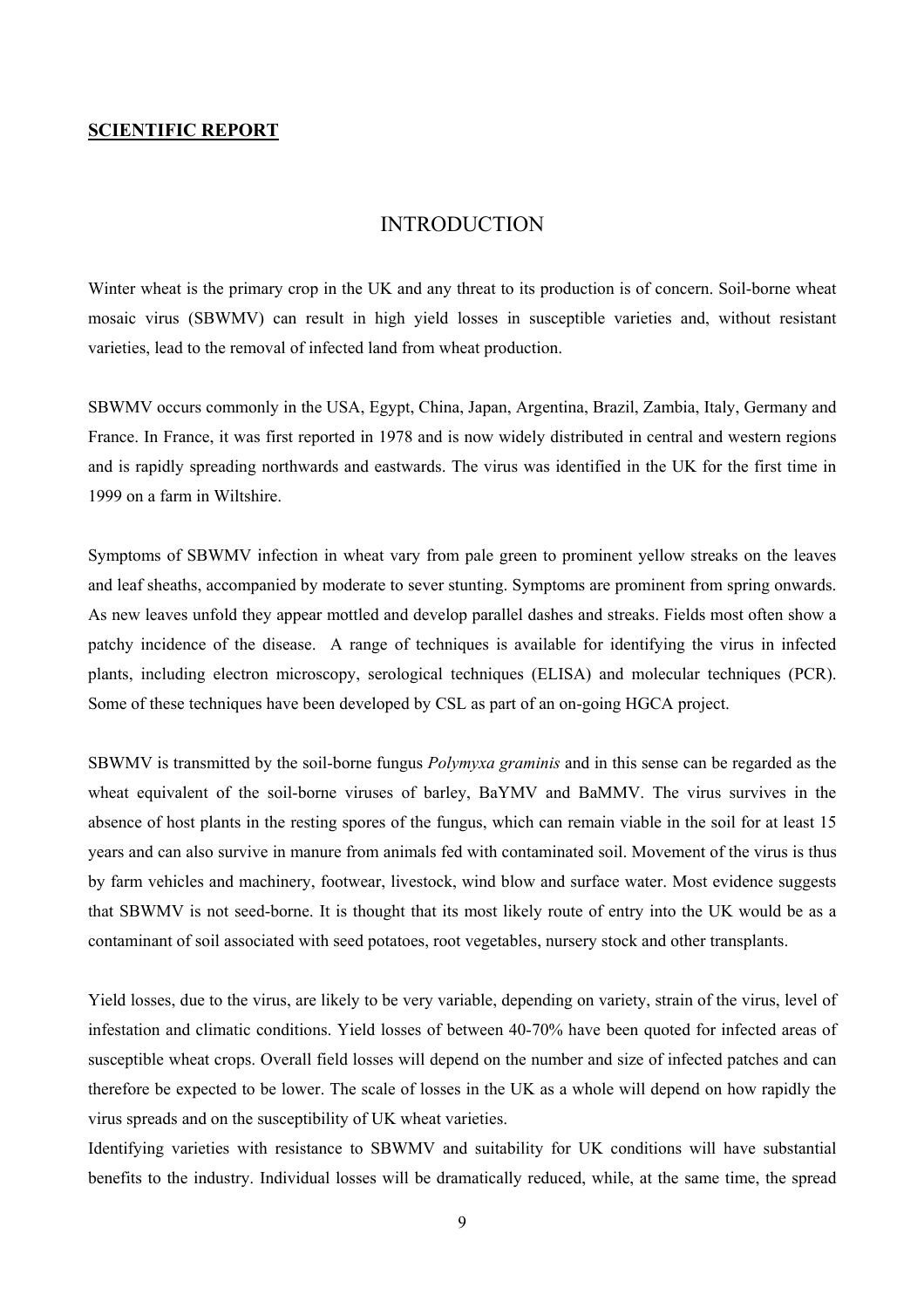and build up of the virus will be slowed down. Perhaps most importantly, farmers will have the opportunity to continue to grow wheat on land which might otherwise have had to be taken out of wheat production indefinitely. This is bound to be particularly significant in the current climate of Agenda 2000 and increased dependence on the wheat crop.

The only practical method of control is by using resistant or partially resistant varieties. A number of experimental breeding lines with both root and shoot resistance have been reported in France and may lead to improved varieties in the future. Varieties with good levels of tolerance have been identified for use in France e.g. Fandango, Tremie, Taldor, but very little was known about the tolerance levels of UK varieties apart from suggestions from variety trials on infected sites in France that the varieties Charger and Cadenza show some tolerance.

Based on experience of SBWMV in other countries, and on our own UK experience of the soil-borne mosaic viruses of barley, it seems very likely that SBWMV will become more widespread in the UK, despite current hygiene measures. There will be an increasing demand for information on the susceptibility of UK wheat varieties under UK conditions, to enable farmers to continue to grow wheat on infected land without incurring major yield penalties. UK breeders have responded by starting the process of screening and selecting potential varieties with tolerance to SBWMV and entering resistant material into the official testing system. It is vital that all relevant variety information should be made widely available to HGCA levy payers through the Recommended List. Information is also required at an earlier stage in a variety's career when the decision is made as to whether or not it has sufficient merit to be included in Recommended List trials.

There is a clear parallel here with the soil-borne mosaic viruses of barley. These viruses were first identified in the UK in 1981. Almost immediately, breeders began to screen their material on infected sites and NIAB initiated tests of varieties in Recommended and National List trials, with a view to identifying varieties with good resistance.

The main objective of this project was to provide information on the resistance / tolerance to SBWMV of a wide range of varieties at Recommended List and earlier stages. This was achieved by comparing the severity of SBWMV symptoms in plots of wheat varieties grown on infected sites. From the assessments it was possible to identify varieties with good resistance, to the virus, suitable for growing on infected land in the UK. This project has also provided the groundwork for a routine programme of monitoring winter wheat varieties resistance to SBWMV.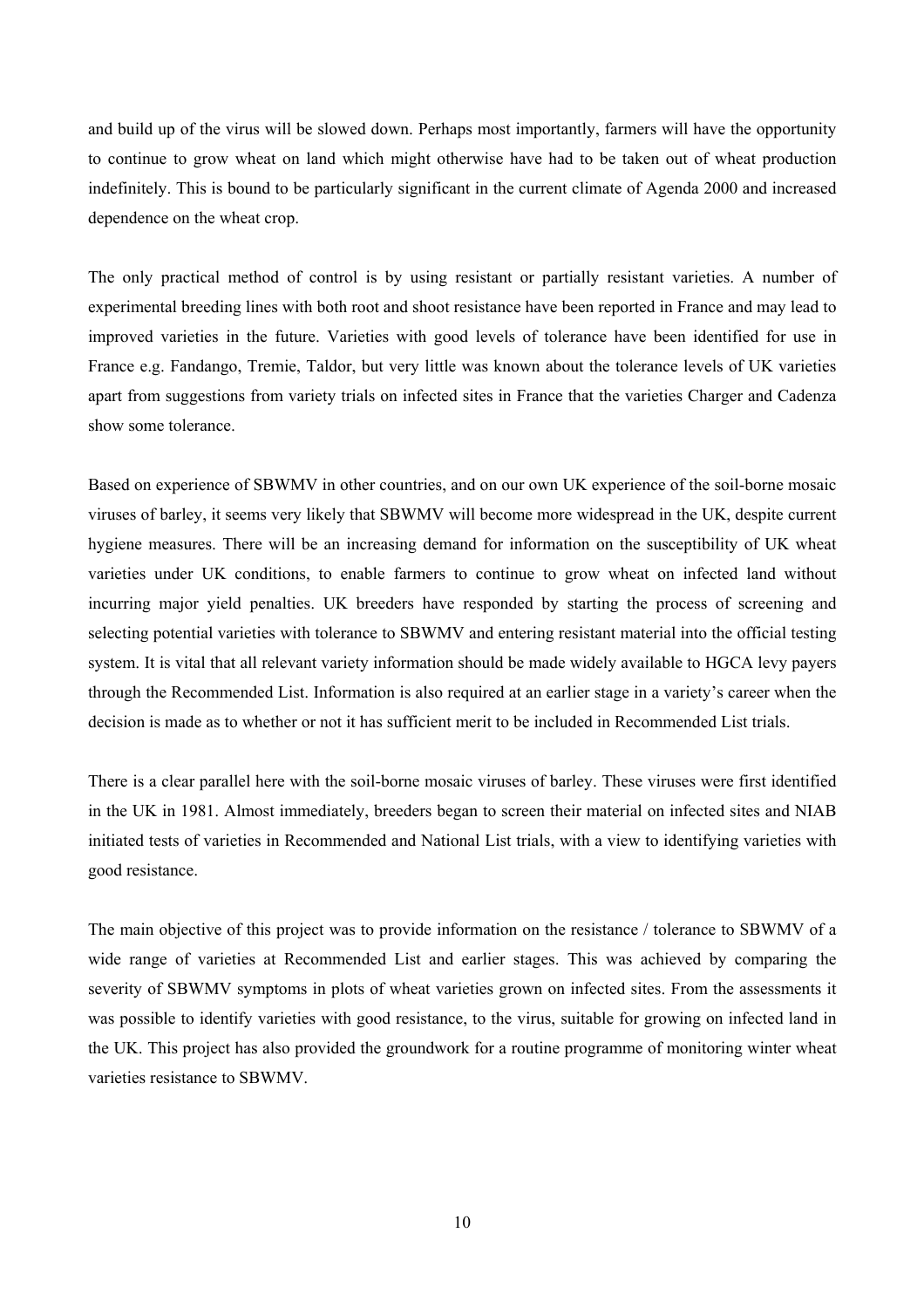#### MATERIALS AND METHODS

<span id="page-13-0"></span>As there are many similarities between SBWMV and the barley mosaic viruses it was reasonable to adopt a similar method to the standard NIAB barley mosaic virus testing programme. The NIAB tests comprise small hand-sown plots (approx. 0.5m x 0.5 m) situated on sites known to be infected with BaMMV or one of the two UK strains of BaYMV. Symptom development is assessed during the late winter and spring, leading to an evaluation of the resistance of the variety. One of the main advantages of this approach is that a large number of varieties can be screened in a relatively small area, selected for uniformly severe infection in the previous season. This is important because of the typically patchy distribution of infection within a field. There is also an advantage in terms of hygiene as all operations are carried out by hand and there is no need to bring drills or other trials machinery onto the infected site.

Staff of the Central Science Laboratory (CSL) and the Plant Health and Seeds Inspectorate (PHSI), who have been monitoring the outbreak of SBWMV on the Wiltshire farm, helped NIAB to map patches of high infection suitable for small plot trials. Two areas uniformly infected with SBWMV were identified as test sites and permission was granted by PHSI for NIAB to conduct trials on these sites starting in Autumn 1999, one 12 x 24 m and the other 50 x 50 m.

Site 1 was sown on 8/10/99 and Site 2 on 7/10/99. The plots were each 0.5 x 0.5 m with the varieties randomised in a complete block design. Each trial contained two replicates of 149 varieties, including those currently recommended and in RL trials, together with candidate varieties in National List trials. The British Society of Plant Breeders had agreed to the inclusion of NL candidates in this way. A number of relevant control varieties were added, including a number of French varieties known to differ in their tolerance to the virus in France. A further set of late sown plots of seven varieties from the main trial were included on each site to see if late sowing could act as an escape mechanism (sown 23/11/99). Management of the site was according to local farm practice.

Symptoms of SBWMV infection were to be assessed visually throughout the season from first appearance, however manganese deficiency had been a problem delaying the first assessment until 12 April 2000. Plots were assessed as the percentage of plots showing symptoms. Site one was abandoned due to excessive rabbit damage. Site two was assessed twice more 16 May and 6 June, on the later date an assessment of stunting was done. There was also an assessment of vigour on 17 May.

Although it was expected that symptoms should be quite distinctive and easy to quantify visually, the range of symptom expression under UK conditions was unknown. Whole plant samples were taken at the first and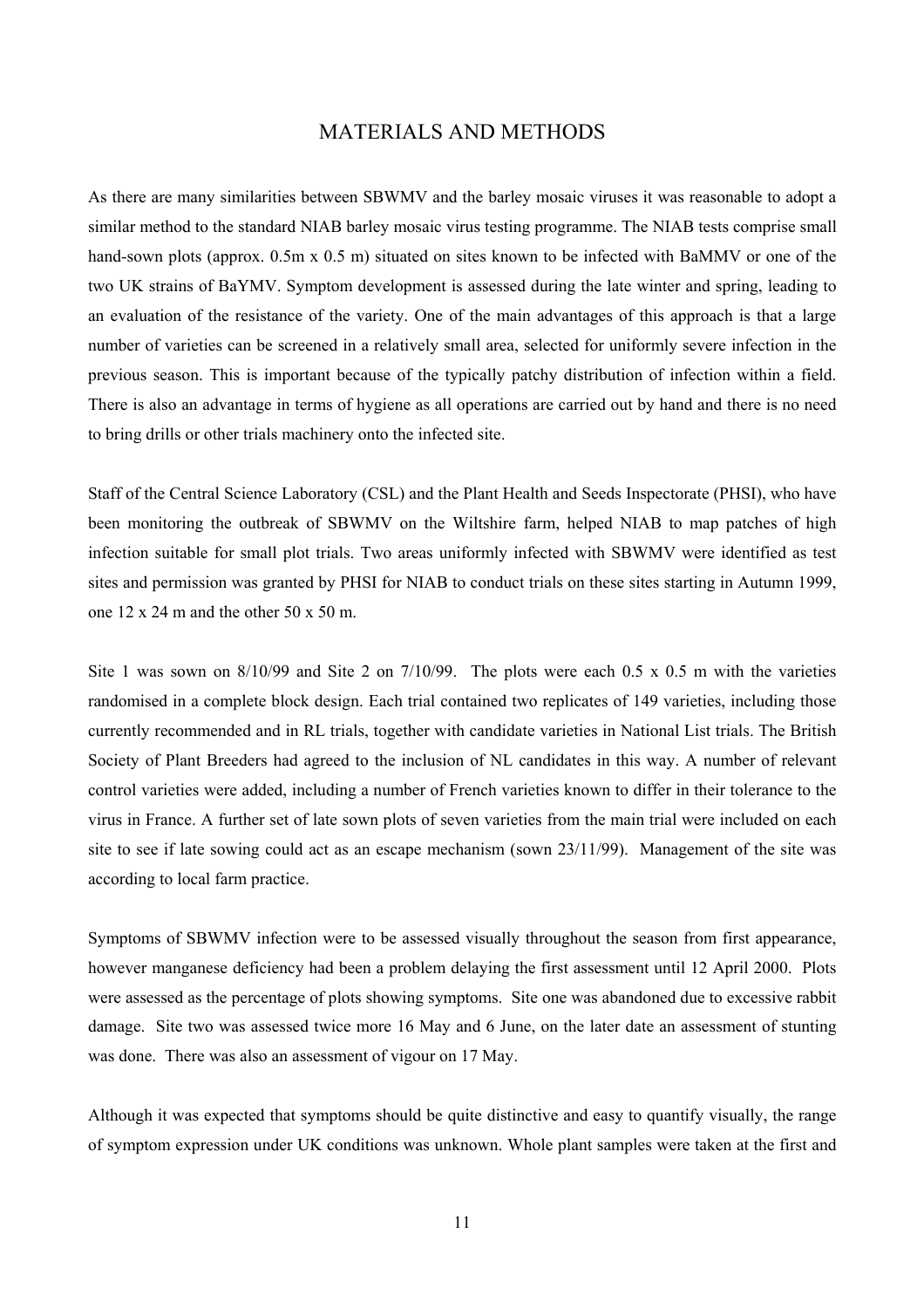<span id="page-14-0"></span>last assessment dates from selected plots for ELISA testing by CSL. These samples were taken to confirm the visual assessments and to detect infected varieties not showing classic symptoms.

An additional two areas of infection were mapped, in Kent, in April 2000 giving a potential site for additional plots.

The sites were cleared after the final assessment to prevent the risk of volunteers in 2001 and as part of the weed control

Site 1 was sown to farm crop in autumn 2000 to help control a growing black grass problem. Site 2 sowing was delayed until 10 November 2000 by the extreme weather conditions. Only one replicate was sown on this date with the second replicate being sown on 15 December 2000. Visual assessments were recorded on 6 June 2001 and 3 July. Whole plant samples were taken on 3 July from selected plots for ELISA testing. 110 varieties were tested in 2001.

#### **RESULTS**

There were a number of varieties with no visual symptoms, which have been classified as being resistant (varieties with < 5% have been classified as resistant to account for volunteer plants within the plots). Resistant varieties were confirmed by ELISA testing of both roots and leaves. Those with less than 10% of the plants showing symptoms fall into the intermediate category whilst those with greater than 10% being susceptible.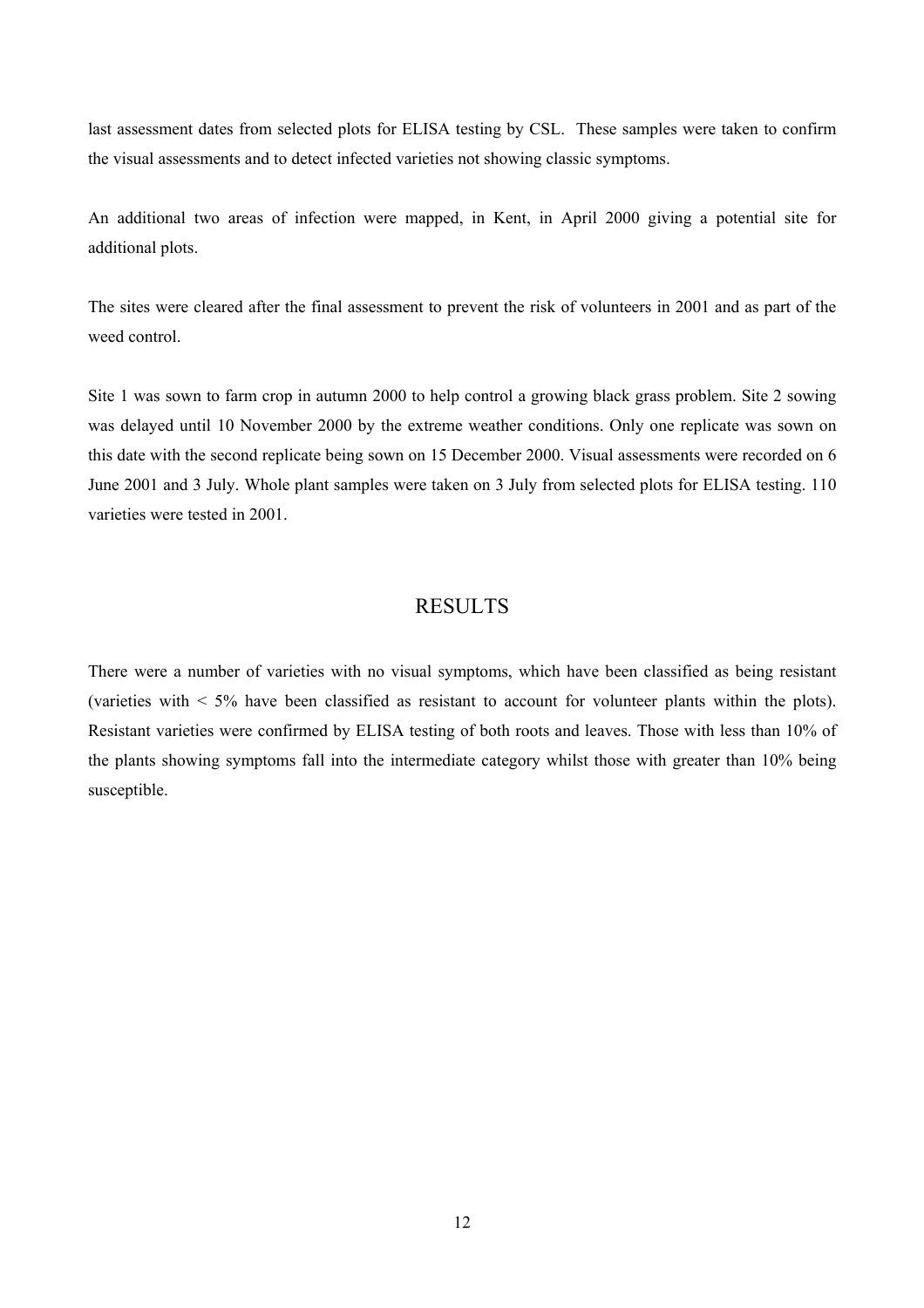| Variety                                                          | Rating 2000     | Rating 2001  |  |  |
|------------------------------------------------------------------|-----------------|--------------|--|--|
| Consort                                                          | susceptible     | susceptible* |  |  |
| Hereward                                                         | resistant       | resistant    |  |  |
| Madrigal                                                         | susceptible     | susceptible* |  |  |
| Rialto                                                           | intermediate    | susceptible  |  |  |
| Savannah                                                         | susceptible     | susceptible* |  |  |
| Riband                                                           | susceptible     | susceptible* |  |  |
| Equinox                                                          | susceptible     | susceptible* |  |  |
| Charger                                                          | resistant       | resistant    |  |  |
| Claire                                                           | resistant       | resistant    |  |  |
| Malacca                                                          | susceptible     | susceptible* |  |  |
| Shamrock                                                         | intermediate    | susceptible  |  |  |
| Buchan                                                           | susceptible     | susceptible* |  |  |
| Reaper                                                           | intermediate    | $#$ *        |  |  |
| <b>Buster</b>                                                    | susceptible     | #*           |  |  |
| Soissons                                                         | susceptible     | susceptible* |  |  |
| Aardvark                                                         | resistant       | resistant #  |  |  |
| Cockpit                                                          | resistant       | resistant #  |  |  |
| Genghis                                                          | intermediate    | intermediate |  |  |
| Napier                                                           | susceptible     | susceptible* |  |  |
| Eclipse                                                          | intermediate    | $#*$         |  |  |
| <b>Biscay</b>                                                    | intermediate    | intermediate |  |  |
| Option                                                           | susceptible     | susceptible* |  |  |
| Oxbow                                                            | susceptible     | susceptible* |  |  |
| Deben                                                            | intermediate    | susceptible  |  |  |
| Tanker                                                           | intermediate    | susceptible  |  |  |
|                                                                  |                 |              |  |  |
| Macro                                                            | intermediate    | intermediate |  |  |
| Access                                                           | intermediate    | susceptible  |  |  |
| Phlebas                                                          | resistant       | resistant    |  |  |
| Solstice                                                         | intermediate    | intermediate |  |  |
| Xi19.                                                            | resistant       | intermediate |  |  |
| Chatsworth                                                       | resistant $(?)$ | intermediate |  |  |
| Fender                                                           | susceptible     | susceptible* |  |  |
| Richmond                                                         | intermediate    | intermediate |  |  |
| * varieties not tested in 2001; # varieties not in 2001 RL tests |                 |              |  |  |

<span id="page-15-0"></span>Table 2. RL and RL candidate variety results for SBWMV.

A study of the parentage of varieties revealed Cadenza as a common parent, occurring in seven of the resistant varieties. Based on the earmarking of Cadenza as a potential source of resistance genes it was included as a control in 2000/1 where it proved to be resistant.

The late sown varieties (Table 4, Appendix) gave the same results as their earlier sown counterparts but with a slight delay in the expression of symptoms.

In July 2000 a sample was received at NIAB from a Crop Consultant in Kent. This may have been prompted by coverage of the HGCA project in the farming press. Visual symptoms were still discernible even though the crop was at an advanced stage. Samples were then sent to CSL for confirmation by ELISA test. Two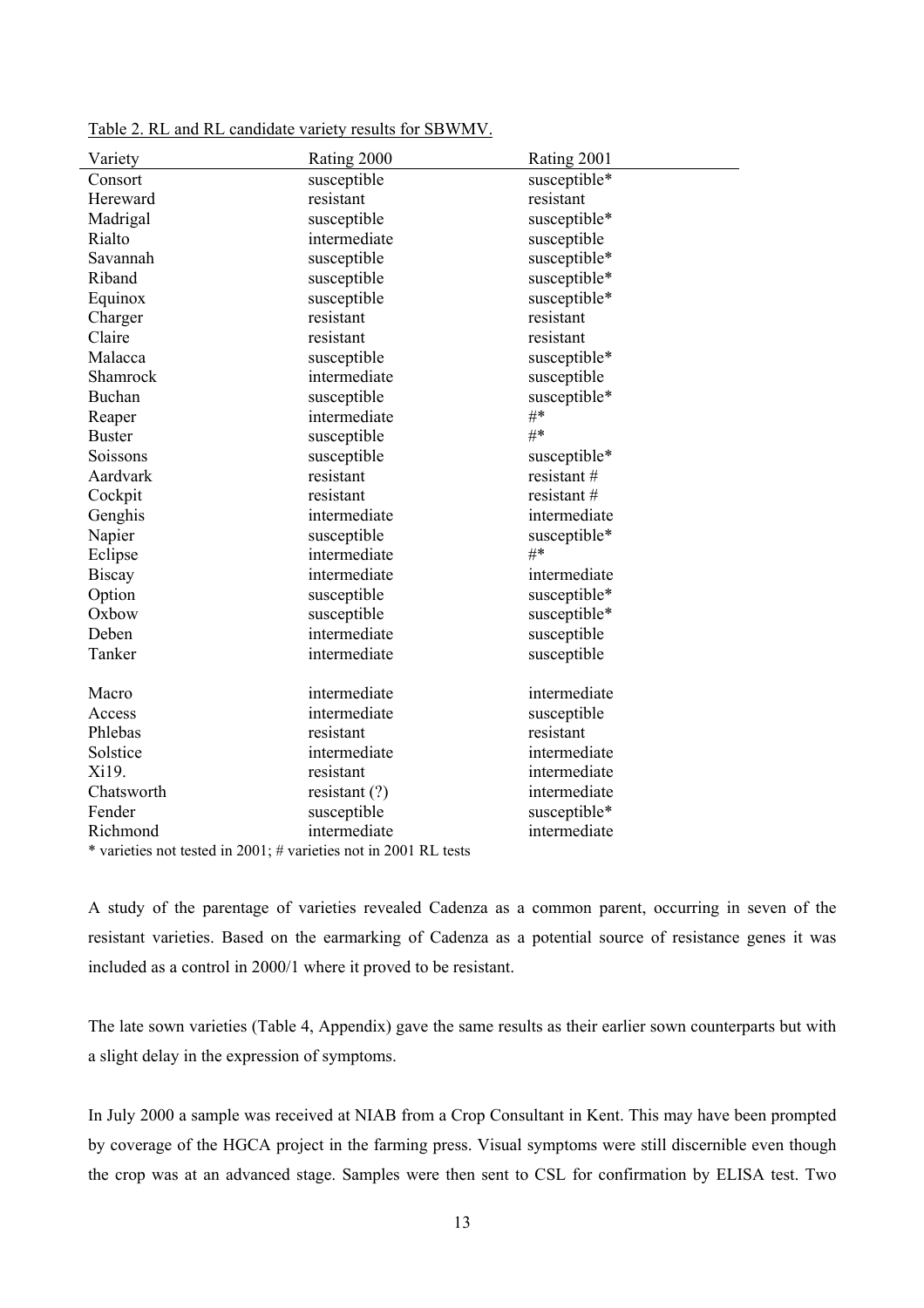<span id="page-16-0"></span>infected farms were identified in Kent. One of the farms had two areas of infection large enough to be mapped for use in future small plot trials.

#### DISCUSSION

The discovery of SBWMV in the UK in 1999 threatened the heart of arable farming. This project provides the first, extensive, screening of the susceptibility of UK varieties to the virus.

The persistence of the virus in the soil, viable in excess of ten years, makes control of SBWMV impractical by any means other than growing resistant varieties. Sterilization of the soil is likely to be prohibitively expensive and the potentially large yield losses makes growing susceptible wheat varieties uneconomical.

The main objective was achieved in the identification of several resistant varieties. Of the 35 resistant varieties (some of which are only provisional due to limited data) only six got as far as the Recommended List testing programme. In 2001/2 seven varieties out of thirty-five in RL tests had previously been classified as resistant to SBWMV. With only four varieties in National List year 2 tests that are potentially resistant any increase in the incidence of SBWMV would require more resistant varieties to be available to provide a broader choice to growers. Currently testing for SBWMV is not standard test in either the RL or NL protocols so the availability of independent data will become restricted without further screening programmes.

The use of late sowing as an escape mechanism had the effect of delaying the expression of symptom but did not seem to reduce the peak level of infection. There was no comparison of yields between early and late sown plots, however as susceptible varieties suffer large yield penalties any benefit would be unlikely to significantly offset any losses.

A brief study of the parentage of the resistant varieties highlighted a few common parents of which Cadenza and Moulin were tested in 2001. Both proved to be resistant, confirming the evidence from France that Cadenza was resistant. The study was not large enough to tell how broad an original gene-pool of resistance exists.

Genetic sequencing of the UK SBWMV isolates has shown them to be the same as the European strains rather than the American, Chinese and Japanese strains (Clover *et al*., 2001). This implies that infected material has been transported from the European mainland into the UK, which supports the theory that the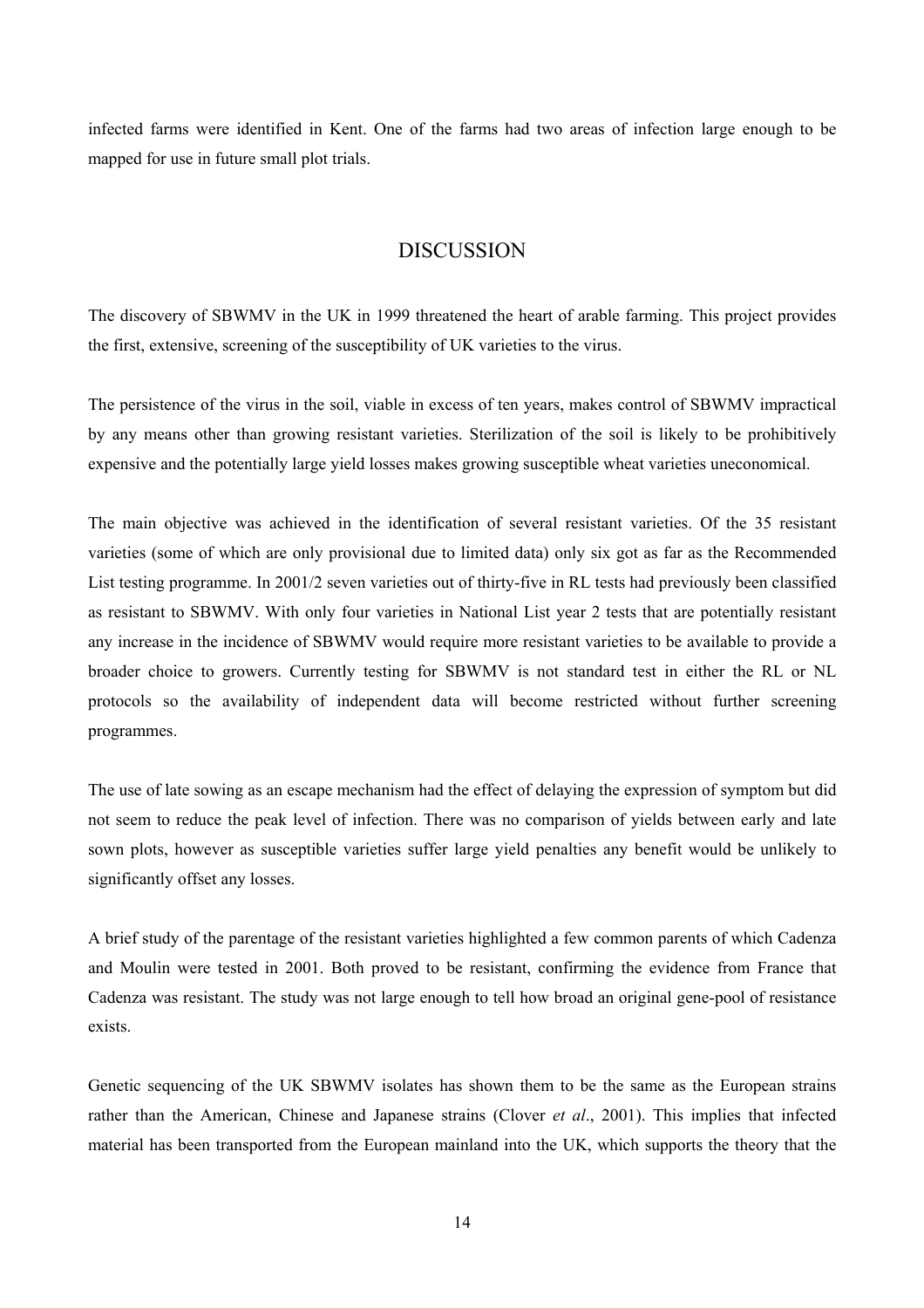<span id="page-17-0"></span>incidence of SBWMV is likely to be far more widespread than currently documented. The dominance of Claire in the market may be limiting the spread of SBWMV or merely masking its occurrence.

Agenda 2000 is up for review in 2005 but it is unlikely that there will be a major shift away from wheat production. Currently weak wheat prices are predicted to rise as increases in world population out-strip production. However a global view ignores high UK farm inputs which threatens the competitiveness of UK wheat. Any increase in the incidence of SBWMV will be detrimental to UK wheat production so it is important to have a choice of resistant varieties available and to encourage there usage in at risk areas.

#### ACKNOWLEDGEMENTS

Thanks are extended to the owner of the infected site for his co-operation and assistance on the trials. J. Stragliati (Nickerson) for providing control varieties from France. C. Henry and colleagues at CSL for information and for testing samples by ELISA.

## **REFERENCES**

Clover G R G , Ratti C, Henry C M (2001). Molecular characterization and detection of European isolates of Soil-borne wheat mosaic virus. *Plant Pathology.* (2001) **50**, 761-767.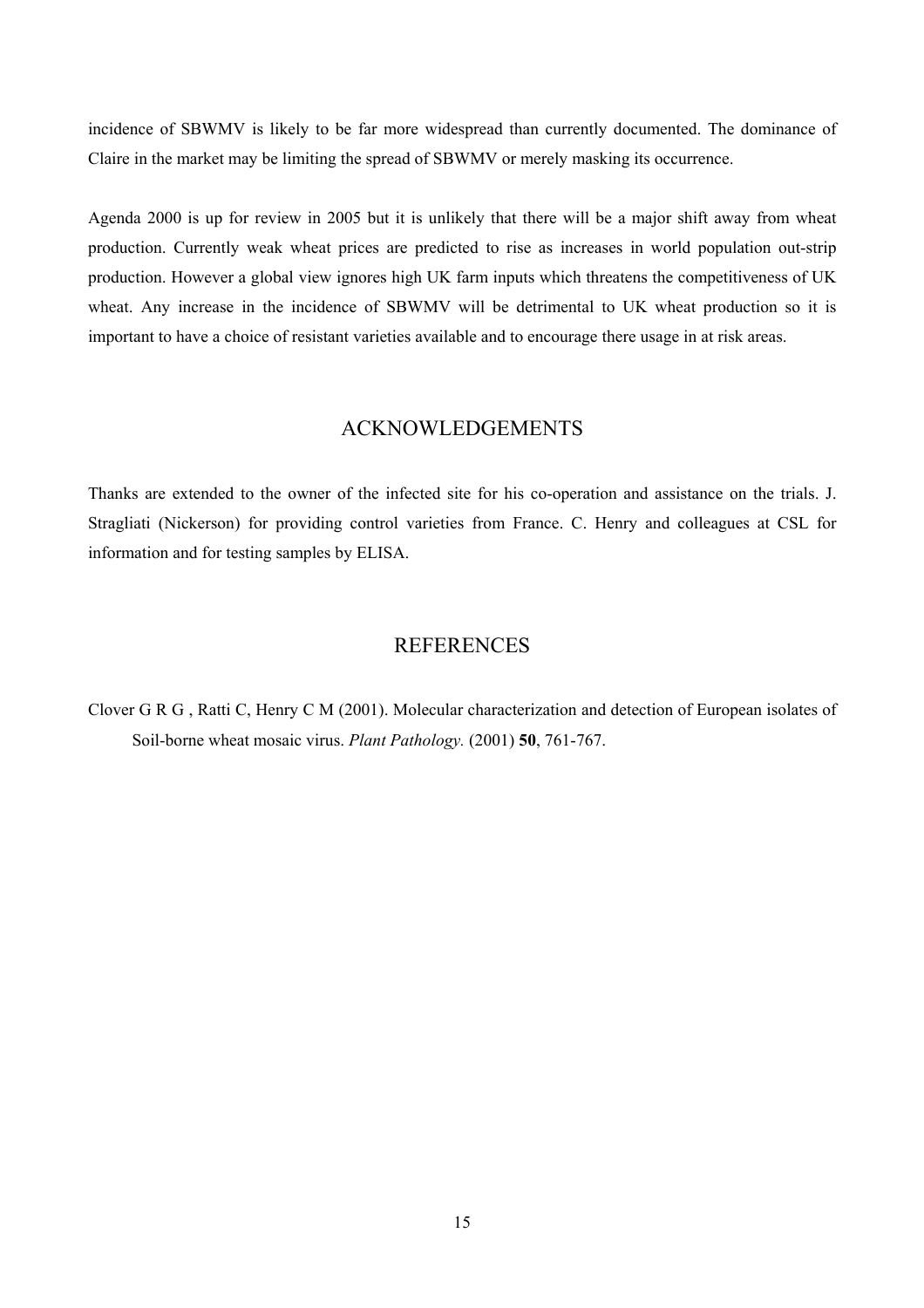# APPENDIX 1

## <span id="page-18-0"></span>Table 3. Visual and ELISA results 2000

| <b>VARIETY</b>   | <b>VISUAL</b>           |                  | <b>ELIS</b>              |                |
|------------------|-------------------------|------------------|--------------------------|----------------|
|                  | max % infection         | stunting         | leaf                     | root           |
| <b>CONSORT</b>   | 15                      |                  | $^{+}$                   | $^{+}$         |
| <b>HEREWARD</b>  | 5                       |                  | $\overline{\phantom{0}}$ | $\overline{a}$ |
|                  | 15                      |                  | $^{+}$                   |                |
| MADRIGAL         |                         | severely stunted | $^{+}$                   |                |
| <b>RIALTO</b>    | 10                      |                  |                          |                |
| <b>SAVANNAH</b>  | 20                      |                  | $^{+}$                   |                |
| RIBAND           | 20                      |                  | $^{+}$                   |                |
| <b>EQUINOX</b>   | 20                      | severely stunted | $^{+}$                   |                |
| <b>CHARGER</b>   | 1                       |                  | $\overline{\phantom{0}}$ |                |
| <b>CLAIRE</b>    | 1                       |                  |                          |                |
| MALACCA          | 15                      |                  | $^{+}$                   |                |
| <b>SHAMROCK</b>  | 10                      |                  | $^{+}$                   |                |
| <b>BUCHAN</b>    | 30                      | severely stunted | $^{+}$                   |                |
| <b>REAPER</b>    | 5                       |                  | $^{+}$                   |                |
| <b>BUSTER</b>    | 15                      |                  | $^{+}$                   |                |
| <b>SOISSONS</b>  | 15                      |                  | $^{+}$                   |                |
| <b>AARDVARK</b>  | 1                       |                  | -                        |                |
| <b>COCKPIT</b>   | 1                       |                  | $\overline{\phantom{0}}$ |                |
| <b>GENGHIS</b>   | 5                       |                  | $^{+}$                   |                |
| <b>NAPIER</b>    | 25                      |                  | $^{+}$                   |                |
| <b>ECLIPSE</b>   | 10                      |                  | $\overline{\phantom{0}}$ |                |
| <b>BISCAY</b>    | 5                       |                  | $^{+}$                   | $^{+}$         |
|                  |                         |                  |                          |                |
| <b>CWW 97/4</b>  | 50                      | severely stunted | $\! + \!\!\!\!$          |                |
| CWW 97/22        | 15                      |                  | $+$                      |                |
| NSL WW-27        | 10                      |                  | $^{+}$                   |                |
| <b>TANKER</b>    | 8                       |                  | $^{+}$                   |                |
| CWW 97/45        | 10                      |                  |                          |                |
| <b>ISENGRAIN</b> | 5                       |                  | $^{+}$                   | $^{+}$         |
| CPBT W59         | 10                      |                  |                          |                |
| <b>NFC 19706</b> | 10                      |                  |                          |                |
| <b>NFC 19808</b> | 8                       |                  | $^{+}$                   |                |
| <b>NFC 19812</b> | 25                      |                  |                          |                |
| ELS 98.17        | 10                      |                  |                          |                |
| CEB 96087        | 10                      |                  | $^{+}$                   |                |
| CEB 96136        | 10                      |                  |                          |                |
| CEB 96151        | 1                       |                  |                          |                |
| CEB 96169        | 15                      |                  |                          |                |
| CPBT W63         | 5                       |                  | $^{+}$                   |                |
| CPBT W64         | 15                      | severely stunted |                          |                |
| CPBT W65         | 15                      |                  |                          |                |
| CPBT W66         | 15                      |                  |                          |                |
|                  |                         |                  |                          |                |
| CPBT W67         | 10                      |                  | $^+$                     |                |
| CPBT W68         | 10                      |                  |                          |                |
| CPBT W69         | 10                      |                  |                          |                |
| CWW 98/167       | 20                      |                  |                          |                |
| CWW 98/95        | 10                      |                  |                          |                |
| CWW 98/54        | 25                      |                  |                          |                |
| CWW 98/51        | 1                       |                  |                          |                |
| CWW 98/49        | 10                      |                  |                          |                |
| CWW 98/25        | 20                      | severely stunted |                          |                |
| <b>CWW 98/6</b>  | 5                       |                  |                          |                |
| <b>FRELON</b>    | 20                      |                  |                          |                |
| CPBT W70         | 5                       |                  |                          |                |
| A19-98           | $\mathbf{1}$            |                  | $^+$                     | $^{+}$         |
| A18-98           | 8                       |                  | $^+$                     |                |
| A16-98           | $\overline{\mathbf{3}}$ |                  |                          |                |
| A14-98           | 40                      |                  |                          |                |
| <b>SWUW 98-6</b> | 1                       |                  |                          |                |
|                  |                         |                  | $^+$<br>$^{+}$           |                |
| 11957WT1         | 15                      |                  |                          |                |
| $97-F-26$        | 40                      |                  |                          |                |
| 96-37B           | 15                      |                  |                          |                |
| DI-403           | 3                       |                  |                          |                |
| NSL WW-33        | 1                       |                  |                          |                |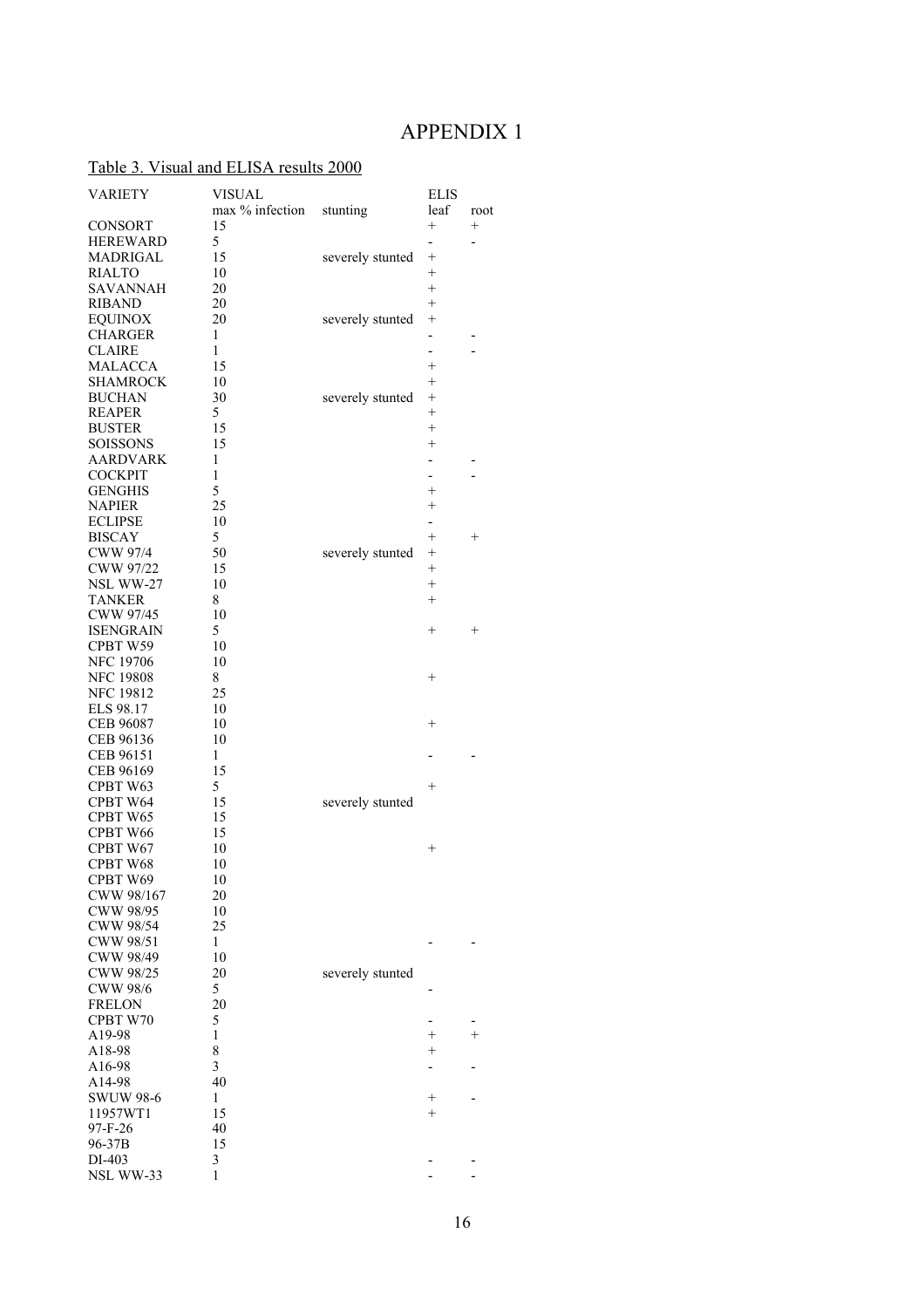| <b>VARIETY</b>      | <b>VISUAL</b><br>max % infection |                              | ELIS<br>leaf    |      |
|---------------------|----------------------------------|------------------------------|-----------------|------|
| NSL WW-32           | 25                               | stunting<br>severely stunted |                 | root |
| NSL WW-28           | 35                               | severely stunted             |                 |      |
| <b>WINDSOR</b>      | 8                                |                              | $\! + \!\!\!\!$ |      |
| GAIE59              | 10                               |                              |                 |      |
| HYNO-ESTA           | 8                                |                              |                 |      |
| <b>MAGNUS</b>       | 1                                |                              |                 |      |
| <b>KORSAR</b>       | 25                               |                              |                 |      |
| F1205               | 7                                |                              |                 |      |
| BR3167D1            | 5                                |                              |                 |      |
| HS14-89-2           | 20                               |                              |                 |      |
| 21R40               | 5                                |                              |                 |      |
| 21R41               | 8                                |                              |                 |      |
| 21R60               | 10                               |                              |                 |      |
| <b>NORD 99/239</b>  | 1                                |                              |                 |      |
| <b>NORD 99/158</b>  | 25                               |                              |                 |      |
| SUR 204-11          | 5                                |                              |                 |      |
| A20-99              | 10                               |                              |                 |      |
| CPBT W74            | 10                               |                              |                 |      |
| CBPT W75            | 5                                |                              |                 |      |
| CPBT W76            | 30                               | severely stunted             |                 |      |
| CPBT W77            | 10                               |                              |                 |      |
| CPBT W78            | 15                               |                              |                 |      |
| CPBT W79            | 15                               |                              |                 |      |
| CPBT W80            | 10                               |                              |                 |      |
| CPBT W81            | 15                               |                              |                 |      |
| A26-99              | 10                               |                              |                 |      |
| A25-99              | 1                                |                              |                 |      |
| A24-99              | 10                               |                              |                 |      |
| A23-99              | 5                                |                              |                 |      |
| A21-99              | 20                               |                              |                 |      |
| A22-99              | 10                               |                              |                 |      |
| DSV 90112           | 40                               |                              |                 |      |
| <b>DSV 90107</b>    | 15                               |                              |                 |      |
| <b>DSV 90212</b>    | 12                               |                              |                 |      |
| <b>ELSOMS 99.20</b> | 10                               | severely stunted             |                 |      |
| FD 97052            | 10                               |                              |                 |      |
| ELSOMS 99.19        | 5                                |                              |                 |      |
| 98 E 42             | 5                                |                              |                 |      |
| D96/464 YT          | 30                               |                              |                 |      |
| 13905 YT1           | 30                               |                              |                 |      |
| CEB 97004           | 20                               |                              |                 |      |
| CEB 97036           | 15                               |                              |                 |      |
| CEB 97046           | 10                               |                              |                 |      |
| CEB 97047           | 15                               |                              |                 |      |
| CEB 97171           | 5                                |                              |                 |      |
| PR 9027-115         | 15                               |                              |                 |      |
| LW 91W89-11         | 35                               |                              |                 |      |
| BPZ 88.017          | 1                                |                              |                 |      |
| BR3218D7            | 3                                |                              |                 |      |
| CWW 99/16           | 15                               |                              |                 |      |
| <b>CWW 99/8</b>     | 10                               |                              |                 |      |
| CWW 99/15           | 15                               |                              |                 |      |
| CWW 99/17           | 10                               |                              |                 |      |
| CWW 99/43           | 15                               |                              |                 |      |
| CWW 99/45           | 8                                |                              |                 |      |
| <b>CWW 99/48</b>    | 30                               | severely stunted             |                 |      |
| CWW 99/51           | 10                               |                              |                 |      |
| HYB 96.130          | 1                                |                              |                 |      |
| CWW 99/19           | 30                               |                              |                 |      |
| <b>NFC 19926</b>    | 20                               |                              |                 |      |
| <b>NFC 19925</b>    | 25                               |                              |                 |      |
| <b>NFC 19924</b>    | 30                               |                              |                 |      |
| <b>NFC 19923</b>    | 15                               |                              |                 |      |
| NFC 19916           | 20                               | severely stunted             |                 |      |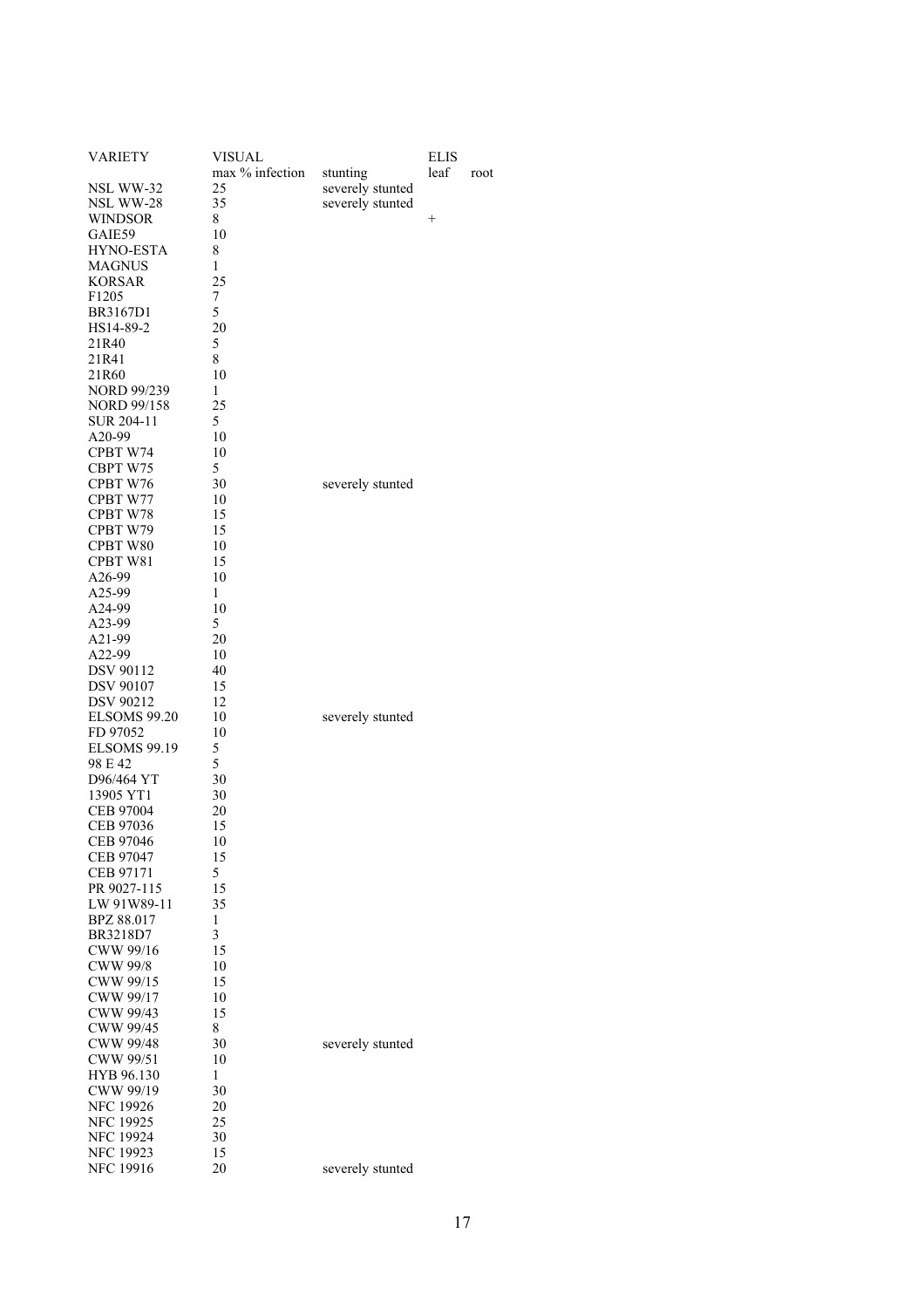<span id="page-20-0"></span>

| <b>VARIETY</b>      | VISUAL          |          | <b>ELIS</b> |      |
|---------------------|-----------------|----------|-------------|------|
|                     | max % infection | stunting | leaf        | root |
| <b>NFC 19911</b>    | 15              |          |             |      |
| <b>NFC 19910</b>    | 20              |          |             |      |
| NSL WW36            | 15              |          |             |      |
| NSL WW41            | 30              |          |             |      |
| NSL WW42            | 1               |          |             |      |
| NSL WW40            | 15              |          |             |      |
| NSL WW39            | 15              |          |             |      |
| NSL WW35            | 5               |          |             |      |
| NSL WW38            | 1               |          |             |      |
| NSL WW37            | 30              |          |             |      |
| SHANGO <sup>*</sup> | 10              |          |             |      |
| <b>APACHE</b>       | 5               |          | $^{+}$      |      |
| <b>AZTEC</b> (NSA)  | 40              |          | $^{+}$      |      |
| <b>TREMIE</b>       | 1               |          |             |      |
| Unknown 1           | 15              |          |             |      |
| Unknown 2           | 10              |          |             |      |
| Unknown 3           | 30              |          |             |      |
| Unknown 4           | 1               |          |             |      |
| Unknown 5           | 20              |          |             |      |
| Unknown 6           | 7               |          |             |      |
| Unknown 7           | 1               |          |             |      |
| Unknown 8           | 3               |          |             |      |
| Unknown 9           | 8               |          |             |      |

# Table 4. Visual and ELISA results 2000: late sown plots

| <b>VARIETY</b>  | VISUAL             |    |                  |    |                  |  |
|-----------------|--------------------|----|------------------|----|------------------|--|
|                 | $\max$ % infection |    |                  |    |                  |  |
|                 | 13 April           |    | 16 May           |    | 6 June           |  |
| Sown            | November October   |    | November October |    | November October |  |
| <b>CONSORT</b>  |                    |    |                  |    |                  |  |
| <b>RIALTO</b>   |                    |    |                  |    | 20               |  |
| <b>SAVANNAH</b> |                    | 20 |                  | 20 |                  |  |
| <b>EQUINOX</b>  |                    | 20 |                  | 20 | 40               |  |
| <b>CHARGER</b>  |                    |    |                  |    |                  |  |
| <b>CLAIRE</b>   |                    |    |                  |    |                  |  |
| <b>SHAMROCK</b> |                    |    |                  |    |                  |  |

## Table 5. Visual and ELISA results 2001

| <b>VARIETY</b>        | VISUAL               | <b>ELISA</b> |        |
|-----------------------|----------------------|--------------|--------|
|                       | max % infection leaf |              | root   |
| <b>CLAIRE</b>         | 2                    |              |        |
| <b>RIALTO</b>         | 30                   | $^{+}$       |        |
| <b>HEREWARD</b>       | 2                    |              |        |
| CHARGER               | $\overline{c}$       |              |        |
| SHAMROCK              | 24                   | $^{+}$       |        |
| <b>GENGHIS</b>        | 10                   | $^{+}$       |        |
| <b>BISCAY</b>         | 4                    | $^{+}$       |        |
| <b>DEBEN</b>          | 14                   | $^{+}$       |        |
| <b>TANKER</b>         | 24                   | $^{+}$       |        |
| MACRO                 | 10                   | $^{+}$       |        |
| <b>ACCESS</b>         | 24                   | $^{+}$       |        |
| <b>PHLEBAS</b>        | 1                    |              |        |
| SOLSTICE <sup>*</sup> | 11                   | $^{+}$       |        |
| XI19.                 | 4                    | $^{+}$       | $^{+}$ |
| <b>CHATSWORTH</b>     | 8                    | $^{+}$       |        |
| <b>RICHMOND</b>       | 16                   | $^{+}$       |        |
| AARDVARK              | 2                    |              |        |
| HA 6AB                | 20                   |              |        |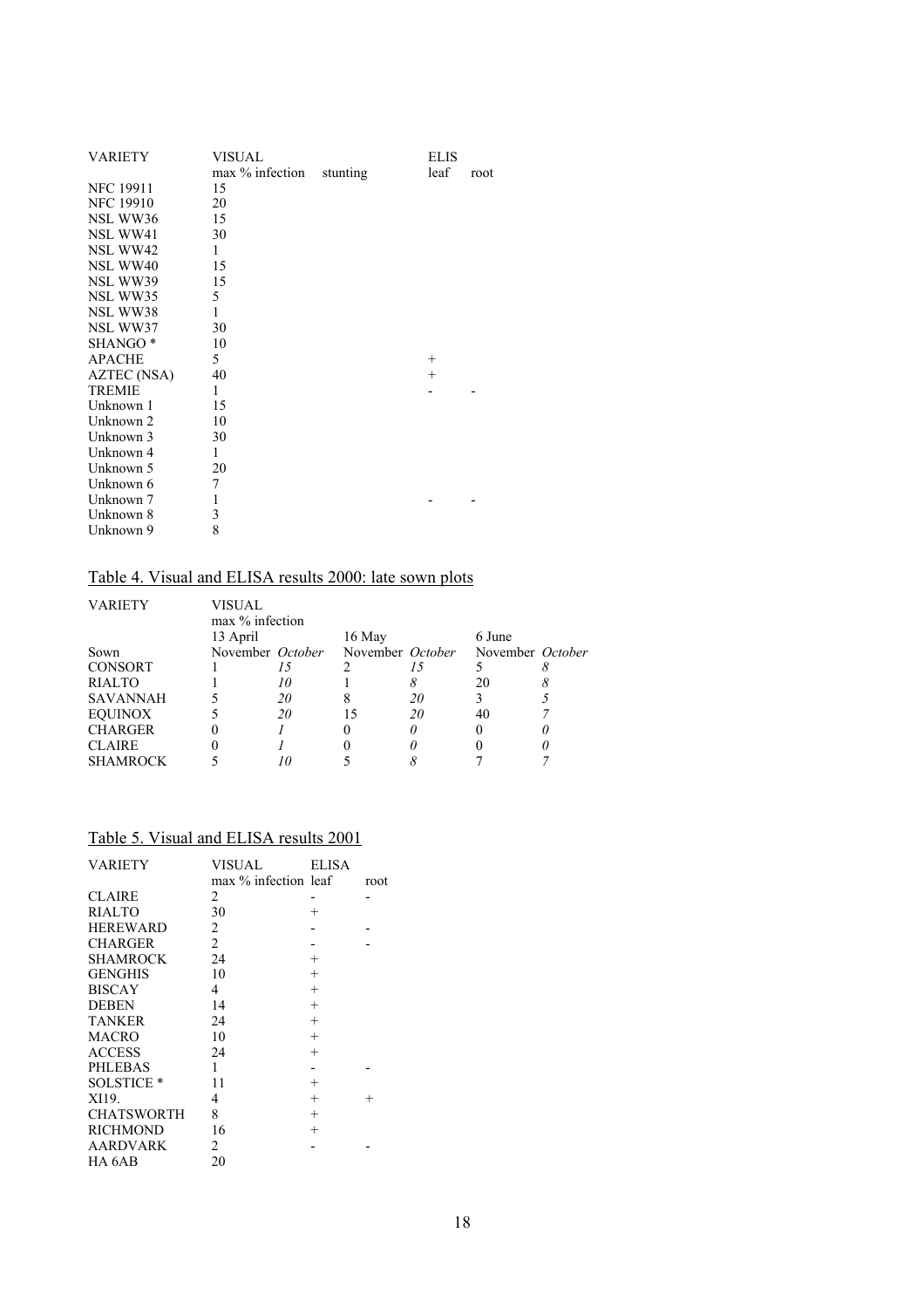| VARIETY             | VISUAL               | ELISA |      |
|---------------------|----------------------|-------|------|
|                     | max % infection leaf |       | root |
| BR3167D1            | 2                    |       |      |
| 21R60               | 24                   |       |      |
| CBPT W75            | 25                   |       |      |
| CPBT W80            | 2                    |       |      |
| A25-99              | $\boldsymbol{0}$     |       |      |
| A24-99              | 6                    |       |      |
| A22-99              | 12                   |       |      |
| <b>ELSOMS 99.20</b> | 14                   |       |      |
| CEB 97171           | 1                    |       |      |
| <b>CWW 99/8</b>     | 14                   |       |      |
| CWW 99/17           | 5                    |       |      |
| CWW 99/45           | 4                    |       |      |
| CWW 99/51           | 10                   |       |      |
| HYB 96.130          | 4                    |       |      |
|                     |                      |       |      |
| <b>NFC 19923</b>    | 6                    |       |      |
| NSL WW35            | $\overline{c}$       |       |      |
| CPBT W83            | $\overline{c}$       |       |      |
| CPBT W84            | 20                   |       |      |
| CPBT W85            | 0                    |       |      |
| CPBT W86            | 14                   |       |      |
| CPBT W87            | 8                    |       |      |
| CPBT W88            | 8                    |       |      |
| CPBT W89            | 14                   |       |      |
| CPBT W90            | 9                    |       |      |
| CPBT W91            | 24                   |       |      |
| 21R15               | 8                    |       |      |
| 21R42               | 1                    |       |      |
| 21R61               | 16                   |       |      |
| <b>NFC 10006</b>    | 40                   |       |      |
| <b>NFC 10016</b>    | 10                   |       |      |
| <b>NFC 10018</b>    | 12                   |       |      |
| <b>NFC 10020</b>    | 6                    |       |      |
| <b>NFC 10034</b>    | 8                    |       |      |
| H 97265             | $\overline{c}$       |       |      |
| DSV 90306/292       | 16                   |       |      |
| DSV 90425/353       | $\overline{c}$       |       |      |
| LW92W49-1           | 4                    |       |      |
| 1EB 98020           | 10                   |       |      |
| CEB 98057           | 30                   |       |      |
| CEB 98178           | 30                   |       |      |
| CEB 98179           | 12                   |       |      |
| A28-00              | 14                   |       |      |
| A29-00              | 17                   |       |      |
| A30-00              | 6                    |       |      |
| A31-00              | 6                    |       |      |
| A32-00              | 10                   |       |      |
| A33-00              | 8                    |       |      |
| A34-00              | 24                   |       |      |
| A35-00              | 0                    |       |      |
| <b>NORD 00/318</b>  | 30                   |       |      |
| <b>SUR.HD.199/5</b> | 8                    |       |      |
| NSL WW50            | 8                    |       |      |
| NSL WW49            | 20                   |       |      |
| <b>NSL WW48</b>     | 50                   |       |      |
| NSL WW47            | 16                   |       |      |
| NSL WW46            | 20                   |       |      |
| NSL WW45            | 60                   |       |      |
| NSL WW44            | 10                   |       |      |
| NSL WW43            | 12                   |       |      |
| WW 98-5             | 2                    |       |      |
| 2799 2T2            | 30                   |       |      |
| <b>SWUW 00-7</b>    | 12                   |       |      |
| <b>SWUW 00-8</b>    | 8                    |       |      |
| HADM.21502-94       | 6                    |       |      |